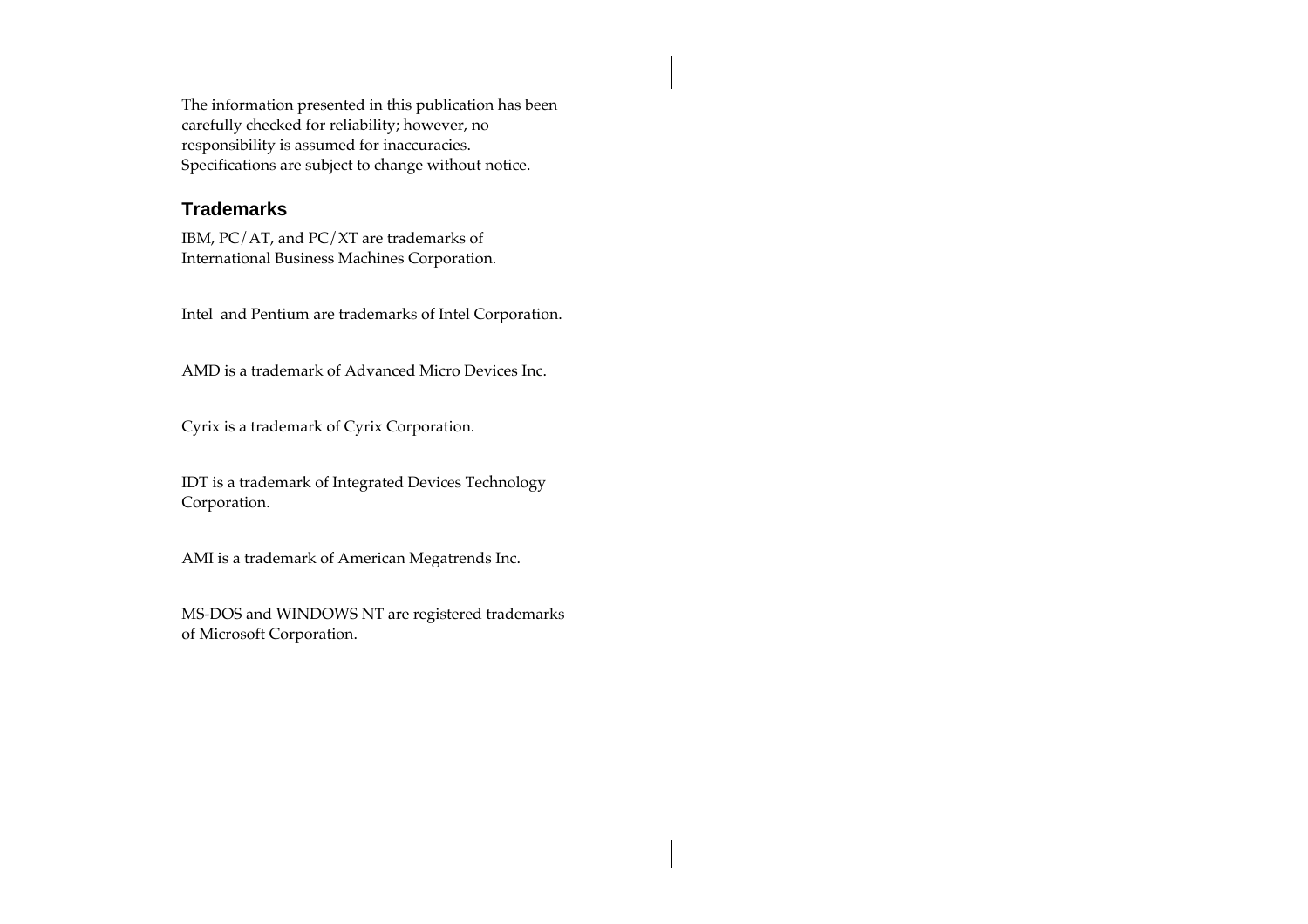#### **Contents**

| Kev Features                                   |  |
|------------------------------------------------|--|
|                                                |  |
|                                                |  |
|                                                |  |
| Connectors                                     |  |
|                                                |  |
|                                                |  |
|                                                |  |
|                                                |  |
|                                                |  |
|                                                |  |
|                                                |  |
|                                                |  |
|                                                |  |
|                                                |  |
|                                                |  |
|                                                |  |
| J3(KEY LOCK) - Keylock & Power LED Connector11 |  |
|                                                |  |
|                                                |  |
|                                                |  |
|                                                |  |
|                                                |  |
|                                                |  |
|                                                |  |
|                                                |  |
|                                                |  |
|                                                |  |
|                                                |  |
|                                                |  |
|                                                |  |
|                                                |  |
|                                                |  |
|                                                |  |
|                                                |  |
|                                                |  |
|                                                |  |

## ii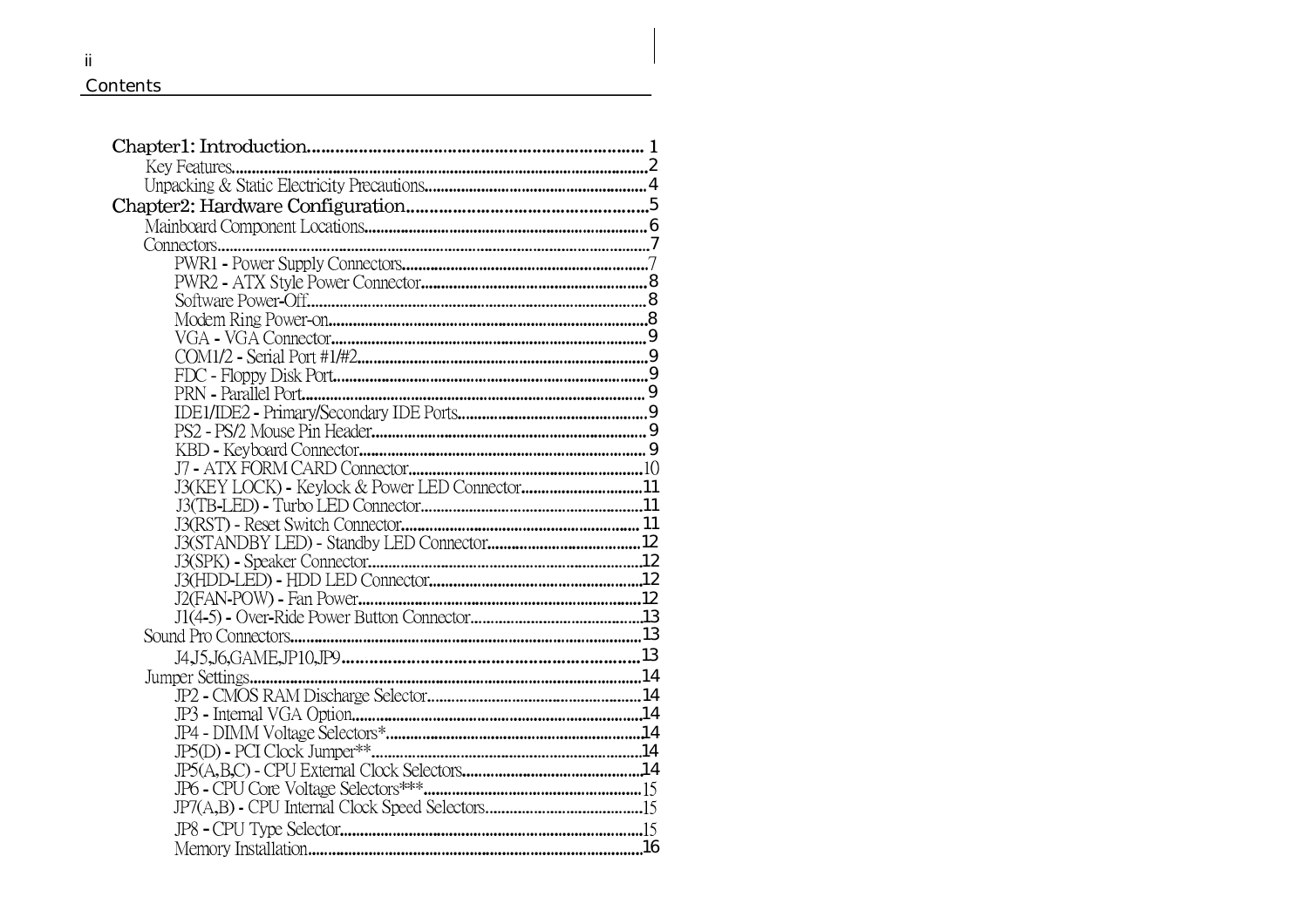|           | İΪİ |
|-----------|-----|
|           | 19  |
|           | 20  |
|           | 20  |
|           | 20  |
|           | 21  |
|           | 21  |
|           |     |
|           | 22  |
|           | 24  |
|           | 25  |
|           | 27  |
|           | 29  |
|           | 30  |
|           | 31  |
|           | 31  |
|           | 31  |
| Appendix. | 32  |
|           | 32  |
| B.        | 32  |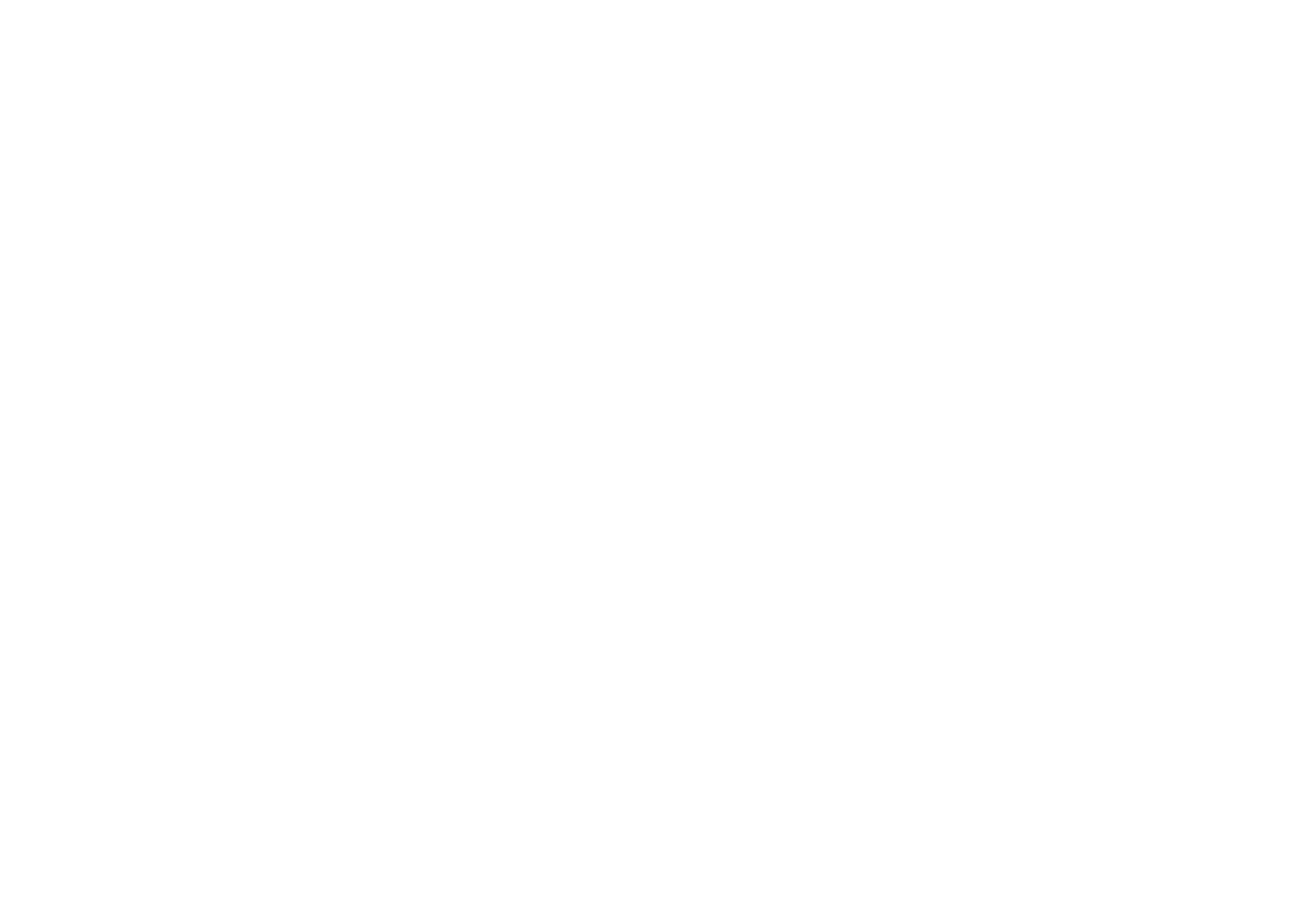# **Chapter 1 Introduction**

This mainboard is a high-performance mainboard based on the advanced Pentium™ microprocessor and featuring PCI Local Bus and the high-end chipset. The mainboard offers a high degree of flexibility in configuration and is fully IBM PC/AT compatible.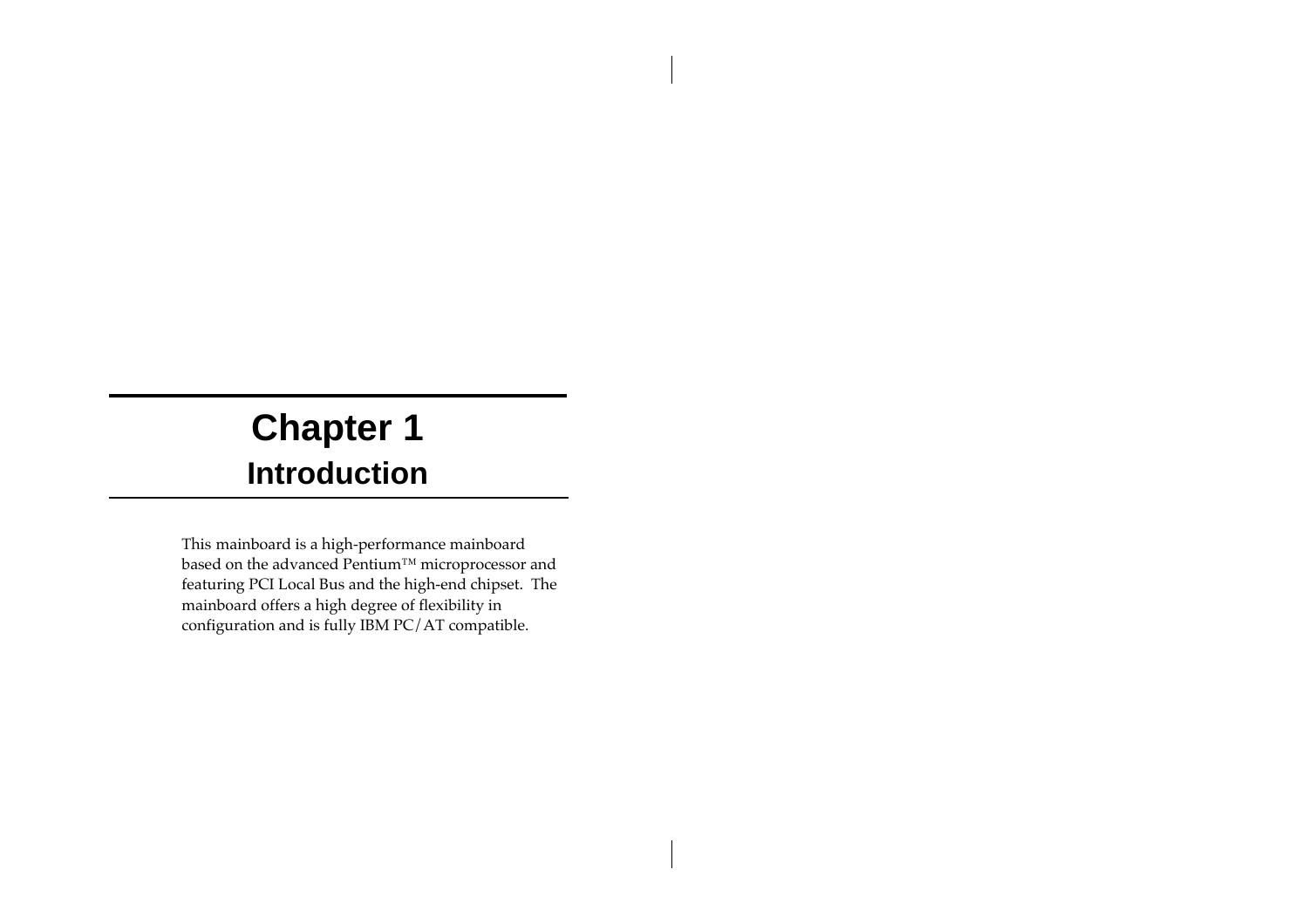#### **Key Features**

The advanced features of this mainboard include:

- 66MHz Advanced Graphic Port
- Supports either P54C/P55C Pentium™ (MMX) CPUs with 321-pin ZIF socket and Cyrix/IBM 6x86L/6x86MX (M2), AMD K6, IDT C6 Processors with External Clock Speed at 50/55/60/66/75/83 MHz;
- Supports 3 banks of FP/EDO SIMM/DIMM and SDRAM DIMM expandable memory up to 384MB;
- Four 72-pin SIMM sockets and two 168-pin DIMM sockets;
- Supports 64M-bit (16Mx4, 8Mx8, 4Mx16) technology DRAM/SDRAM;
- Supports onboard 64-bit 512KB L2 cache;
- Provides dual 20-pin ATX power connector and AT 12-pin power connector, and ATX power support Modem Ring On & Suspend Switch;
- Supports both ACPI and Legacy PMU;
- 4 PCI Local Bus slots and 3 16-bits ISA Bus slots, all 4 PCI slots support master mode;
- Supports Ultra DMA/33, PCI Bus Master IDE interface onboard with 2 connectors which support 4 IDE devices in 2 channels; the PCI IDE controller supports PIO Mode 0 to Mode 4 and Ultra DMA/33 at maximum transfer rate of 33MB/s and Bus Master IDE DMA Mode 2;
- System BIOS supports 4 IDE hard disk drives which do not need device driver for S/W application and the capacity of each hard disk can be larger than 528MB and up to 8.4 GB;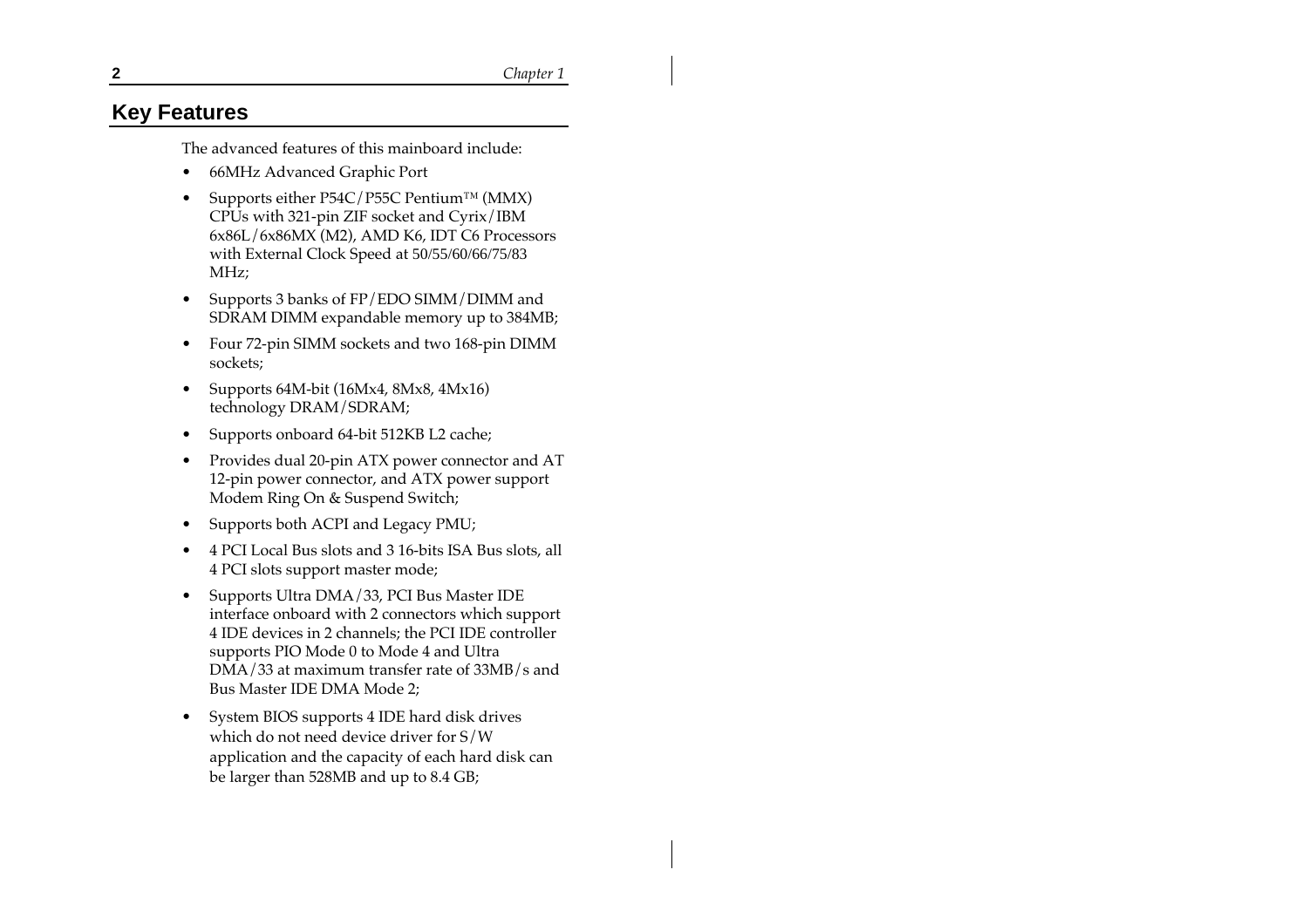#### Introduction 3

- Onboard super Multi-I/O chip supports 2 serial ports with 16550 fast UART compatible, 1 parallel port with EPP and ECP capabilities, and one floppy disk drive interface;
- System BIOS supports Green feature function and "Plug & Play" Flash ROM;
- Supports PS/2 Mouse pin header;
- Supports ATX FORM CARD containing PS/2 Mouse, USB interface x 2, and Infrared connectors (optional):
- Supports embedded 64-bit VGA chip:
	- high performance 64-bit GUI accelerator with excellent video playback capability,
	- system memory shares up to 4MB with video buffer,
	- high resolution graphic modes 640x480/800x600/1024x768;
- Onboard Sound Pro supports:
	- Sound Blaster 16/PRO compatible with stereo voice up to 48KHz sampling rates,
	- **HRTF 3D Positional Audio Technology**,
	- **Windows Sound System ver 2.0 compatible,**
	- Windows 95/31 and DOS drivers supported,
	- **Accelerates Direct Sound 3D in Win95,**
	- Device supports: SB16, WSS, Game,
	- **HSP-23 Wavetable synthesizer,**
	- Full Duplex 16-bits CODEC with filters,
	- **High quality 3D sound(ON/OFF controllable)**,
	- **Auto switch the hardware between Windows Sound System and** Sound Blaster16,
	- Stereo Mixer supports analog mixing form CD-Audio, Line-In, supports digital mixing from Voice, FM/Wave-table and digital CD-Audio,
	- Supports 44.1K digital audio(SPDIF)IN.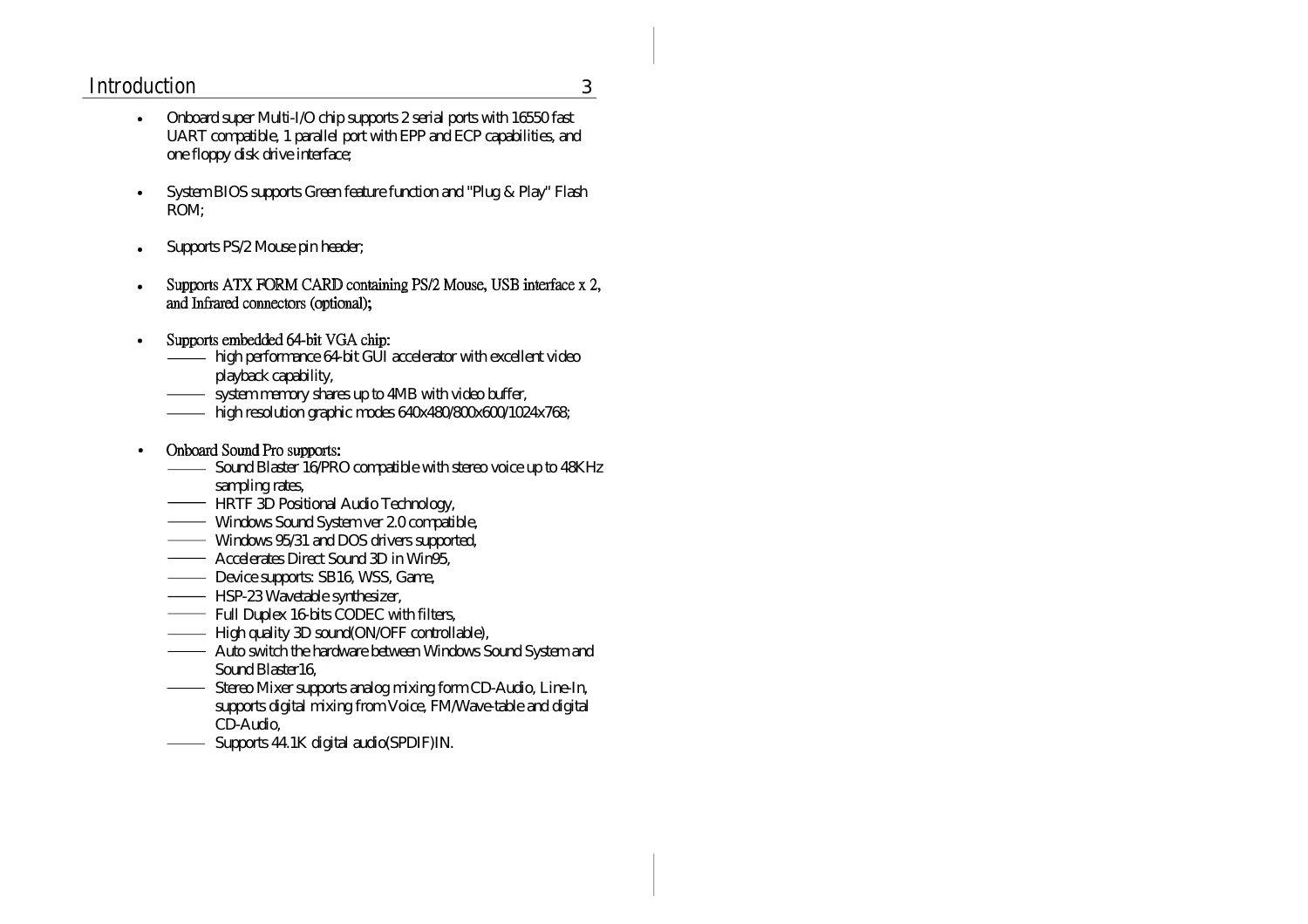#### 4 Chapter 1

Unpacking & Static Electricity Precautions

- This mainboard package contains the following items:
- 1. The mainboard
- 2. The device driver for this mainboard
- 3. This user's guide
- 4. Sound & Game ribbon cables/bracket
- 5. ATX Form Card (optional)

The mainboard is easily damaged by static electricity. Follow the precautions below while unpacking or installing the mainboard.

- 1. Do not remove the mainboard from its original package until you are ready to install it.
- 2. Before handling the mainboard, ground yourself by grasping an unpainted portion of the system's metal chassis.
- 3. Frequently ground yourself to discharge any static electric charge that may build up in your body while working on installation and/or configuration.
- 4. Remove the mainboard from its anti-static packaging and place it on a grounded surface, component side up.
- 5. Handle the mainboard by its edges or by the mounting bracket to avoid touching its components.
- 6. Check the mainboard for damage. If any integrated circuit appears loose, press carefully to seat it firmly in its socket.
- 7. Make sure that JP2 is set to Normal mode(pin 1-2)
- 8. Do not apply power if the mainboard appears damaged. If there is damage to the board contact your dealer immediately.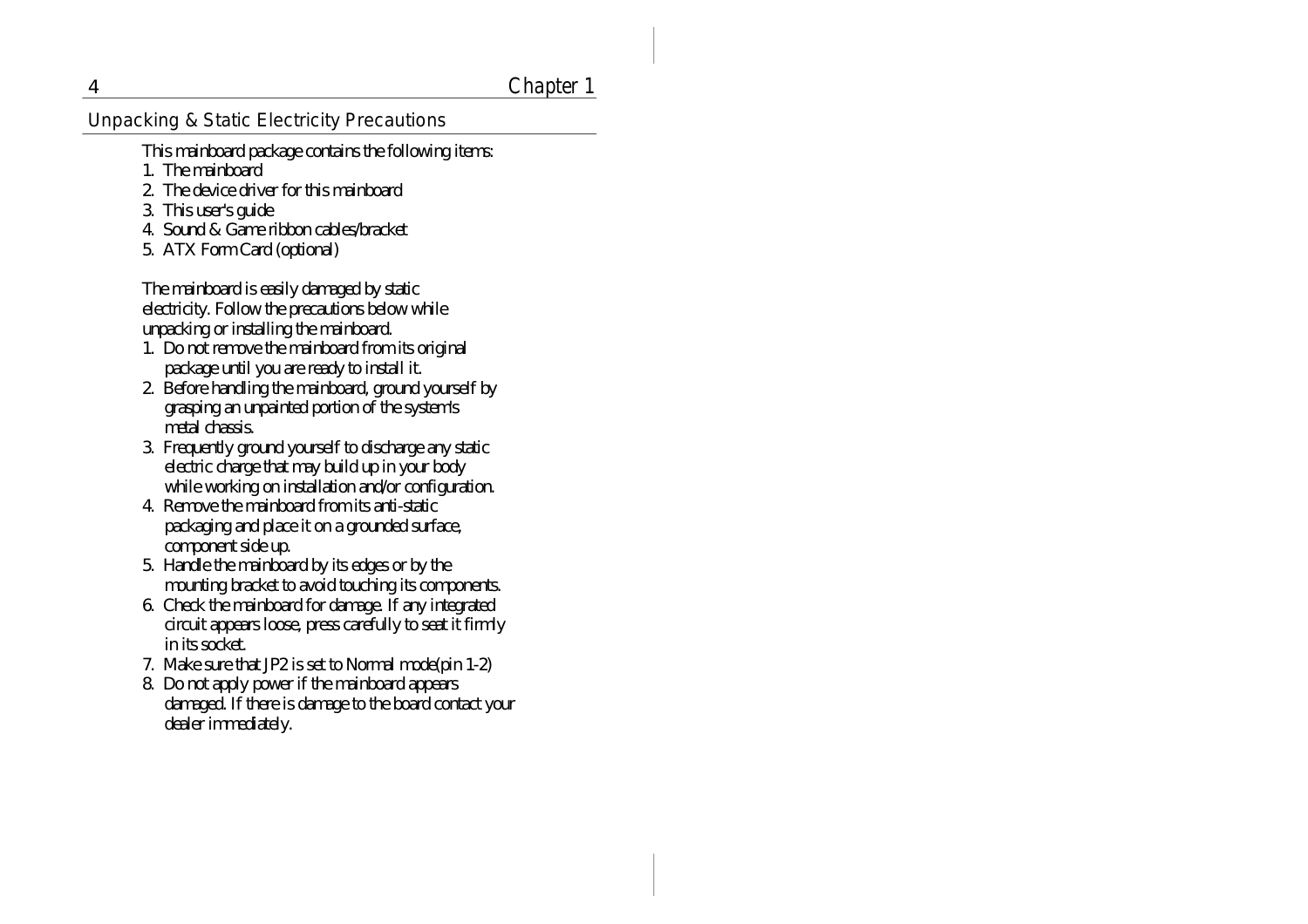# **Chapter 2 Hardware Configuration**

Before you install this mainboard into the system chassis, you may find it convenient to first configure the mainboard's hardware. This chapter describes how to set jumpers and install memory modules, and where to attach components.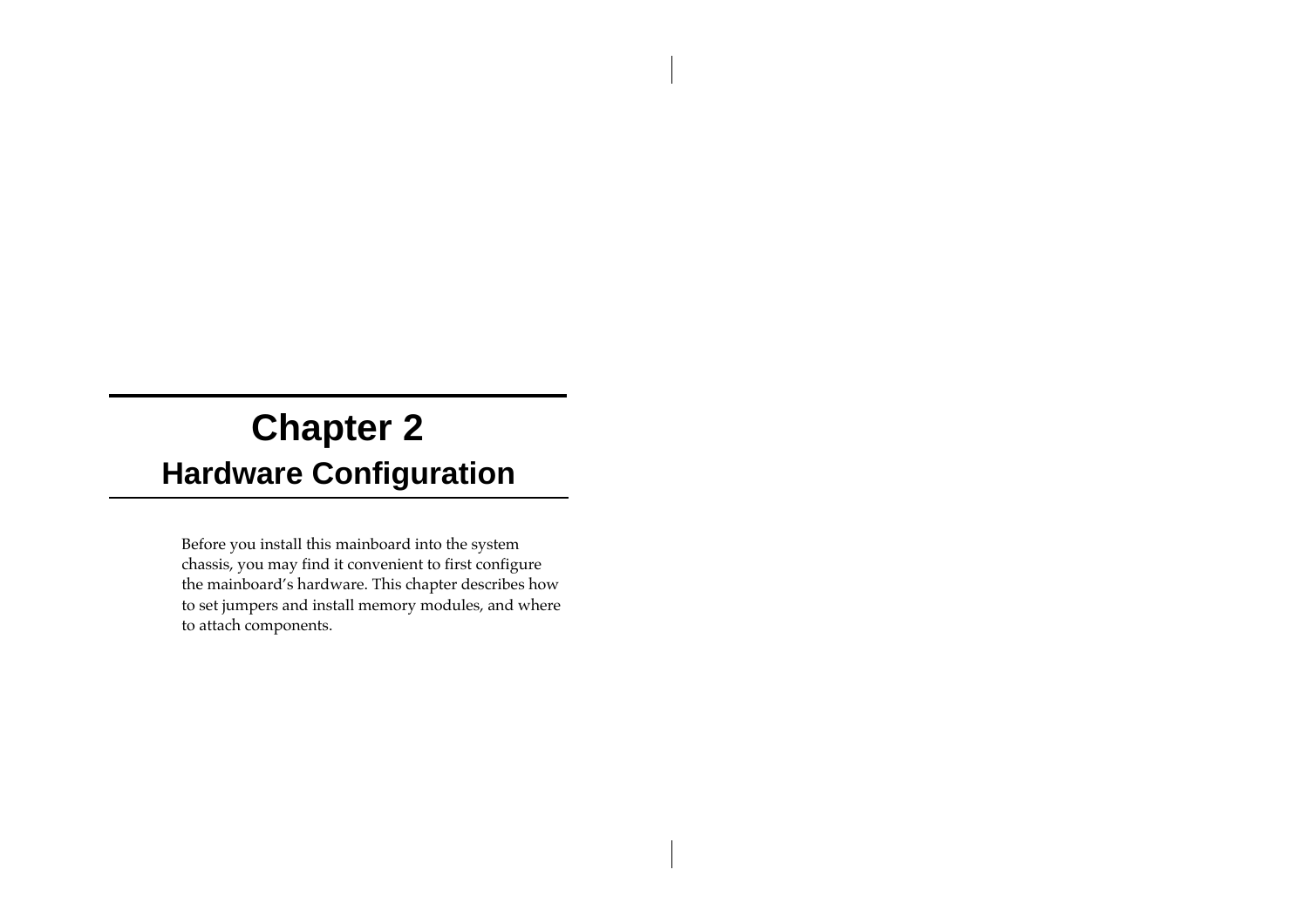### 6 Chapter 2

### Mainboard Component Locations



Figure 2-1. Mainboard Component Locations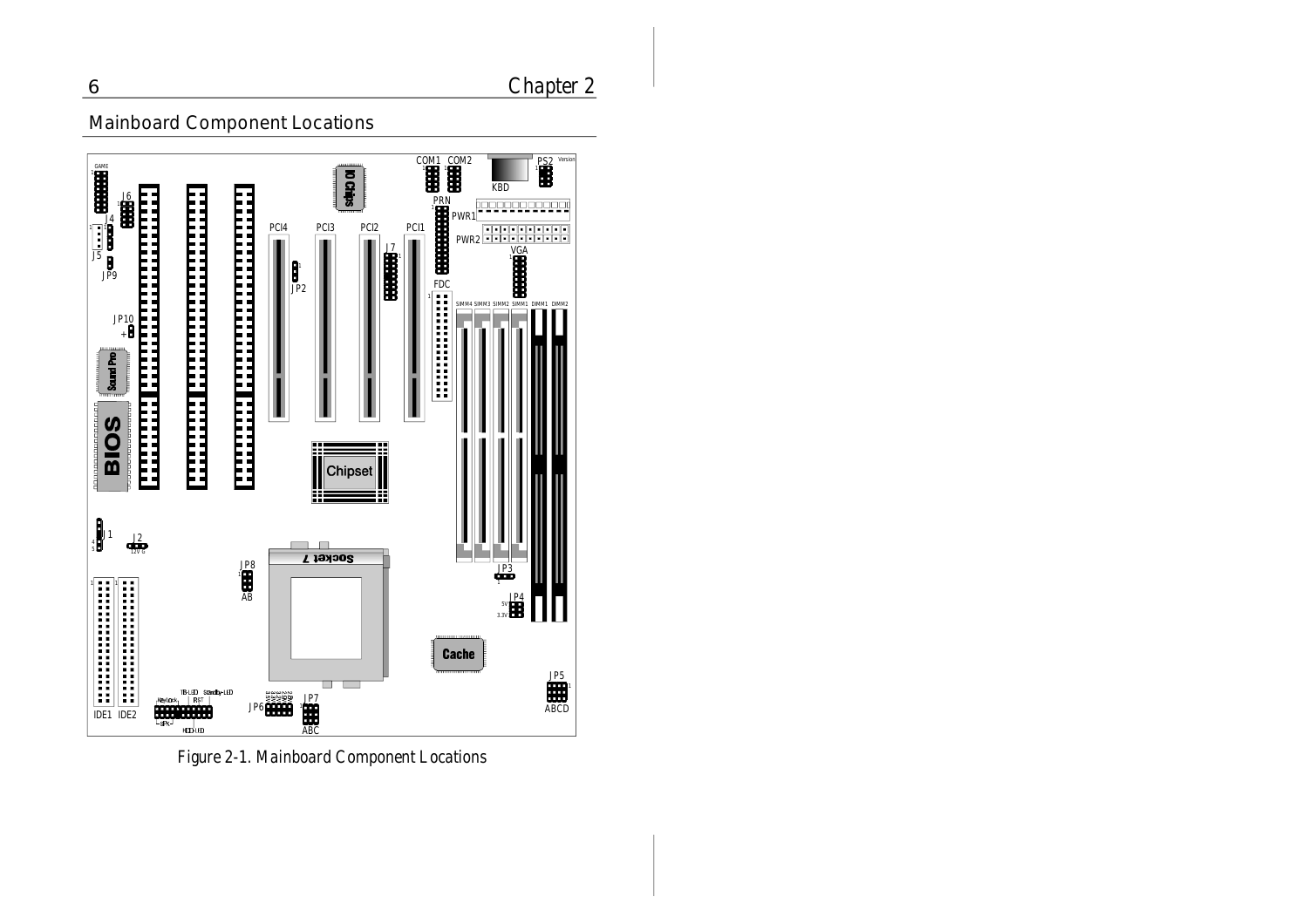#### **Connectors**

Attach system components and case devices to the mainboard via the mainboard connectors. A description of each connector and its connector pins follows. See Figure 2–1 for the location of the connectors on the mainboard.

*Note: Make sure that the power is turned off before making any connection to the board.*

#### **PWR1 – Power Supply Connectors**

The power supply connectors are two six-pin male header connectors. Plug the dual connectors from the power directly onto the board connectors. Most of power supply have two leads and each lead has six wires. Two of which are black, orient the connectors so that the black wires are in the middle.

| Pin | Description | Pin | Description |
|-----|-------------|-----|-------------|
| 1   | Power Good  |     | Ground      |
| 2   | $+5V$ DC    |     | Ground      |
| 3   | $+12V$ DC   |     | $-5V$ DC    |
| 4   | $-12V$ DC   | 10  | $+5V$ DC    |
| 5   | Ground      | 11  | $+5V$ DC    |
|     | Ground      | 12  | $+5V$ DC    |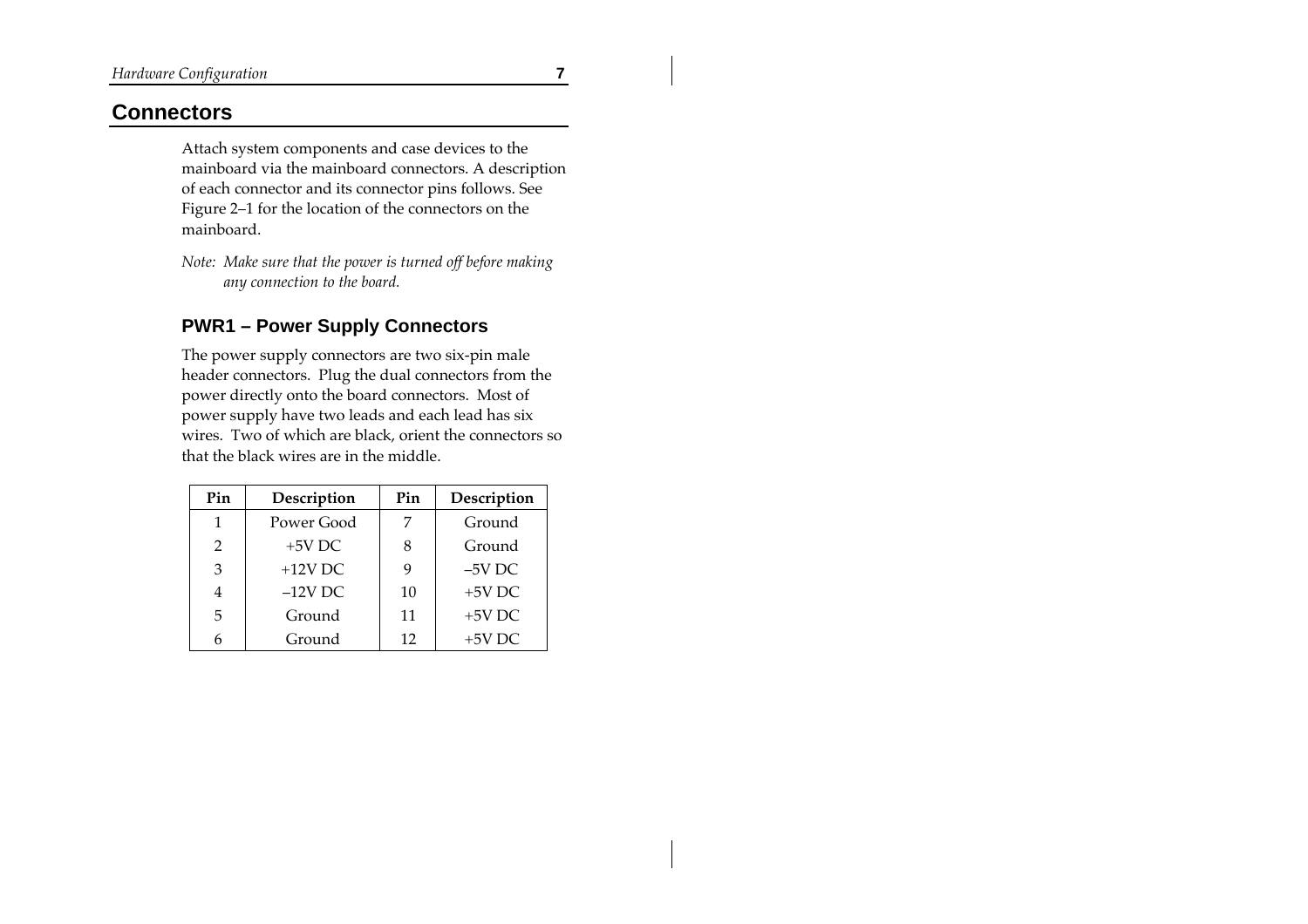#### **PWR2 – ATX Style Power Connector**

The ATX power supply provides a single 20-pin connector.

| Pin | Description | Pin | Description  |
|-----|-------------|-----|--------------|
| 1   | 3.3V        | 11  | 3.3V         |
| 2   | 3.3V        | 12  | $-12V$       |
| 3   | Ground      | 13  | Ground       |
| 4   | $+5V$       | 14  | <b>PS-ON</b> |
| 5   | Ground      | 15  | Ground       |
| 6   | $+5V$       | 16  | Ground       |
| 7   | Ground      | 17  | Ground       |
| 8   | Power OK    | 18  | $-5V$        |
| 9   | 5VSB        | 19  | $+5V$        |
| 10  | $+12V$      | 20  | $+5V$        |

#### **Software Power-Off**

Follow the steps below to use the "Software Power-Off Control" function in Windows 95.

- 1. Click the **START** button on the Windows 95 task bar.
- 2. Select **Shut Down The Computer** to turn off the computer. The message **"It is now safe to turn off your computer."** will not be shown when using this function.

#### **Modem Ring Power-On**

While in Soft-off/Suspend state, if an external modem ring-up signal occurs, the system wakes up and can be remotely accessed. Make sure that the IRQ3 (COM2) option in the Power Management Setup menu is set to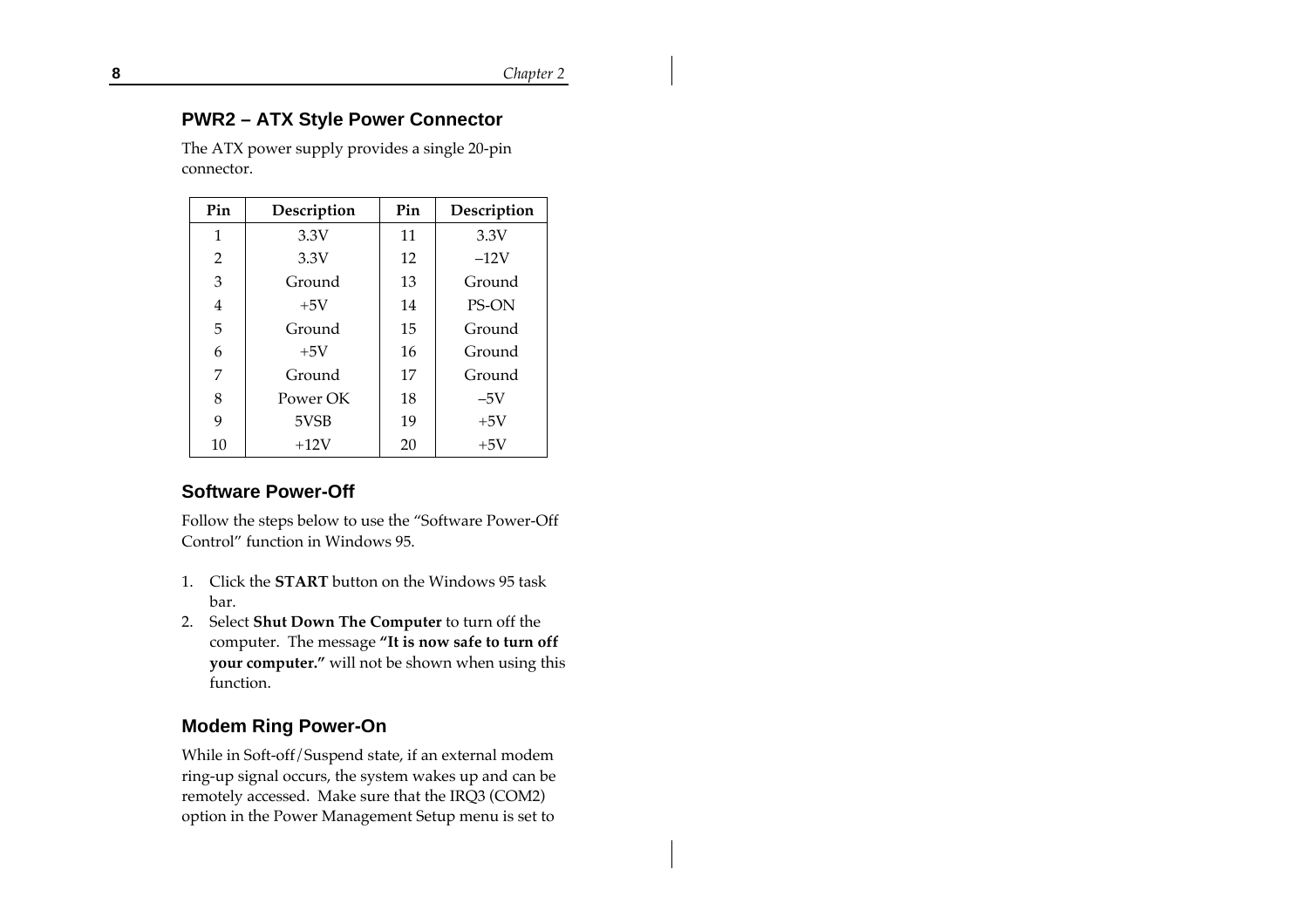### Hardware Configuration 9

Monitor and the Ring Active option is set to Enabled in the BIOS setup section (Refer to the Power Management section in Chapter 3.)

#### VGA - VGA Connector

| Pin            | Description | Pin | Description     |
|----------------|-------------|-----|-----------------|
| 1              | R           | 9   | Vcc.            |
| $\overline{2}$ | G           | 10  | Ground          |
| 3              | B           | 11  | NС              |
| 4              | <b>NC</b>   | 12  | <b>DDC DATA</b> |
| 5              | Ground      | 13  | <b>H SYNC</b>   |
| 6              | Ground      | 14  | V SYNC          |
| 7              | Ground      | 15  | DDC CLK         |
| 8              | Ground      |     |                 |

COM1/2 - Serial Port #1/#2

PRN - Parallel Port

FDC - Floppy Disk Port

IDE1/IDE2 - Peimary/Secondary IDE Ports

PS2 - PS/2 Mouse Pin Header

KBD - Keybord Connector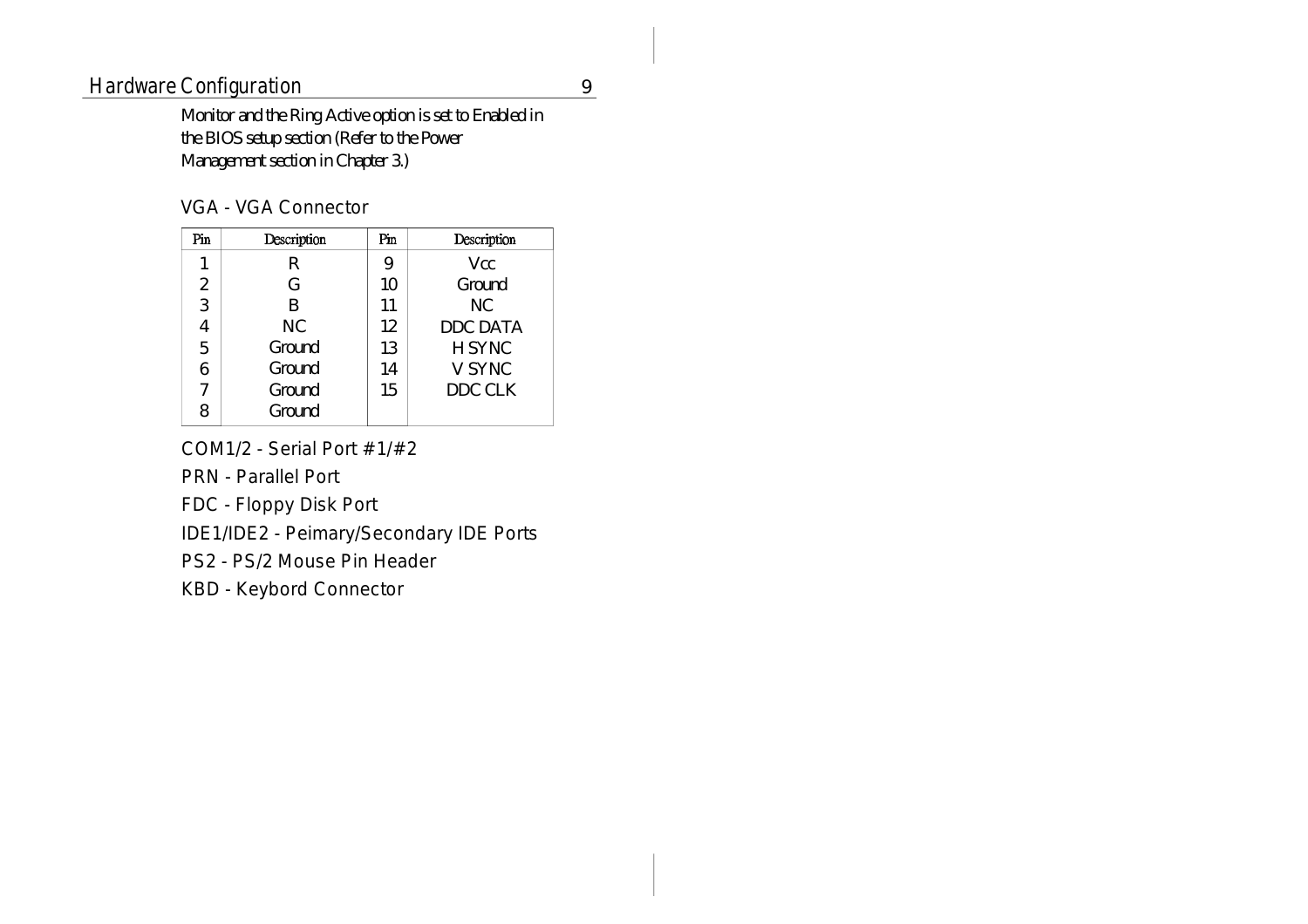J7 - ATX FORM CARD Connector (1-4,10-13)-2 sets of Universal Serial Bus (USB)

|     | USB         |     | USB         |
|-----|-------------|-----|-------------|
| Pin | Description | Pin | Description |
|     | $+5$ VDC    | 10  | $+5$ VDC    |
| 2   | Data -      | 11  | Data -      |
| 3   | Data +      | 12  | Data +      |
|     | Ground      | 13  | Ground      |

(5-6,15-16) - PS/2 Mouse

| Pin | Description |
|-----|-------------|
| 5   | +5 VDC      |
| 6   | Mouse CLK   |
| 15  | Mouse Data  |
| 16  | Ground      |
|     |             |

### (7-9,17-18) - Infrared

| Description |
|-------------|
| Ground      |
| Reserved    |
| $+5$ VDC    |
| IR In       |
| IR Out      |
|             |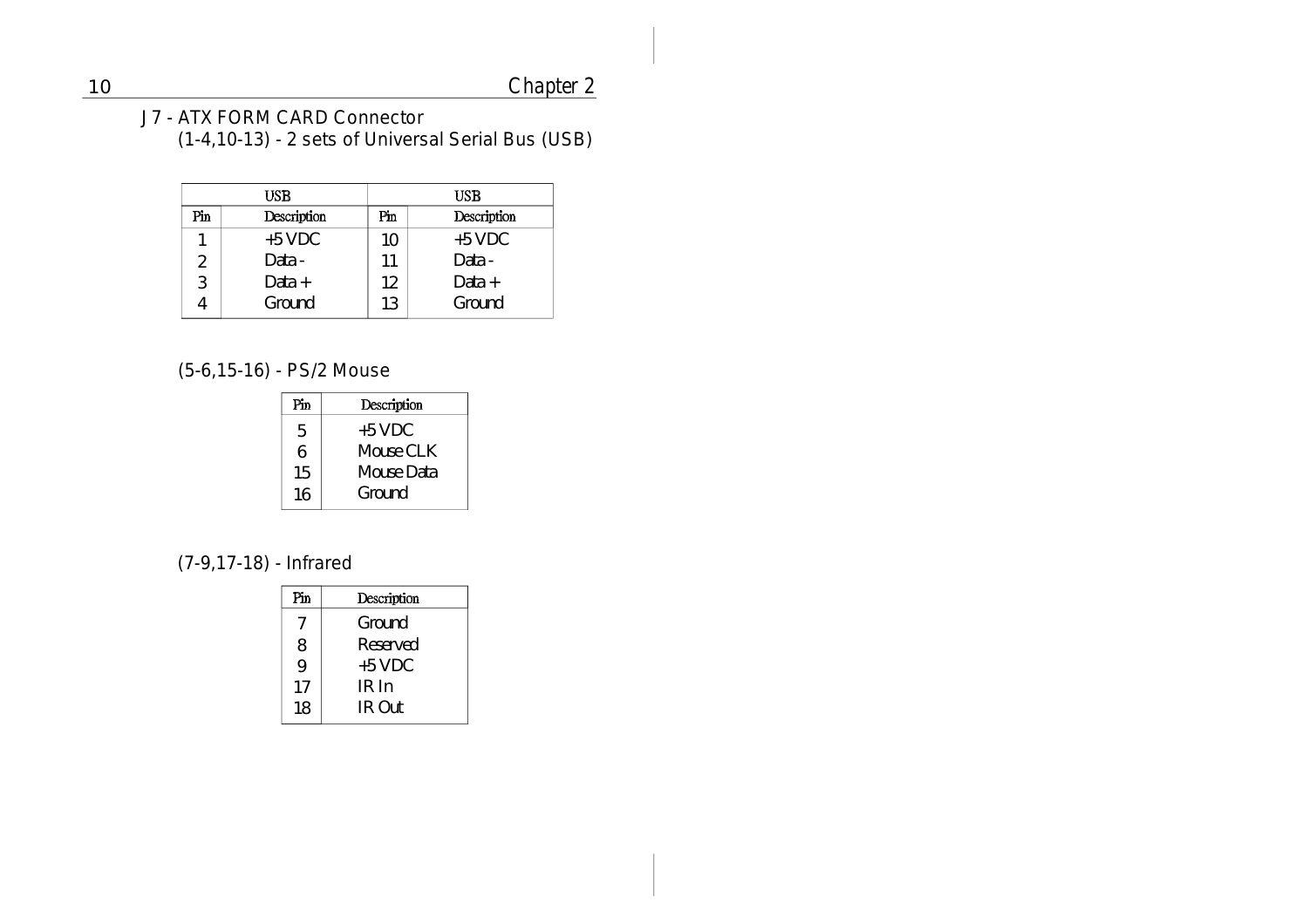#### **J3 (KEY LOCK) – Keylock & Power LED Connector**

Keylock connector enables and disables the keyboard key-in function on the case.

| Pin | Description       |
|-----|-------------------|
| 1   | <b>LED</b> Output |
| 2   | N.C.              |
| 3   | Ground            |
| 4   | Keylock           |
| 5   | Ground            |

#### **J3 (TB-LED) – Turbo LED Connector**

| Pin | Description |
|-----|-------------|
|     | Anode       |
|     | Ground      |

#### **J3 (RST) – Reset Switch Connector**

Attach the Reset push button cable to this connector.

| <b>Setting</b> | Description         |
|----------------|---------------------|
| Open           | Normal Mode         |
| Close          | <b>Reset System</b> |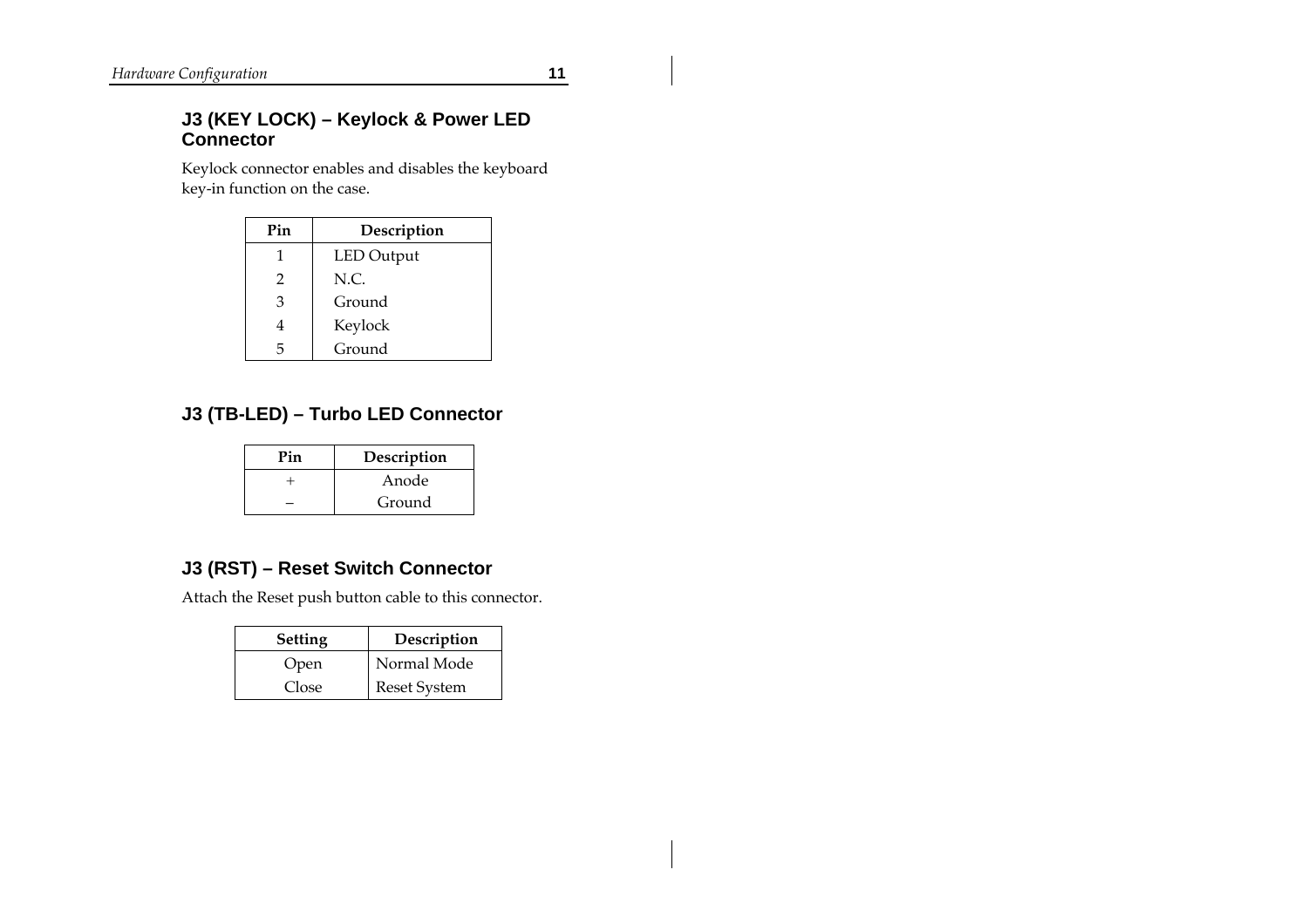#### **J3 (STANDBY LED) – Standby LED Connector**

| Pin | Description |
|-----|-------------|
|     | Anode       |
|     | Ground      |

### **J3 (SPK) – Speaker Connector**

| Pin | Description |
|-----|-------------|
| 1   | Data Out    |
| 2   | N.C.        |
| 3   | Ground      |
|     | $+5V$       |

### **J3 (HDD-LED) – HDD LED Connector**

| Pin | Description |
|-----|-------------|
|     | $+5V$       |
|     | Active Low  |

### **J2 (FAN-POW) – Fan Power**

| Pin | Description |
|-----|-------------|
|     | N.C.        |
|     | $+12V$      |
|     | Ground      |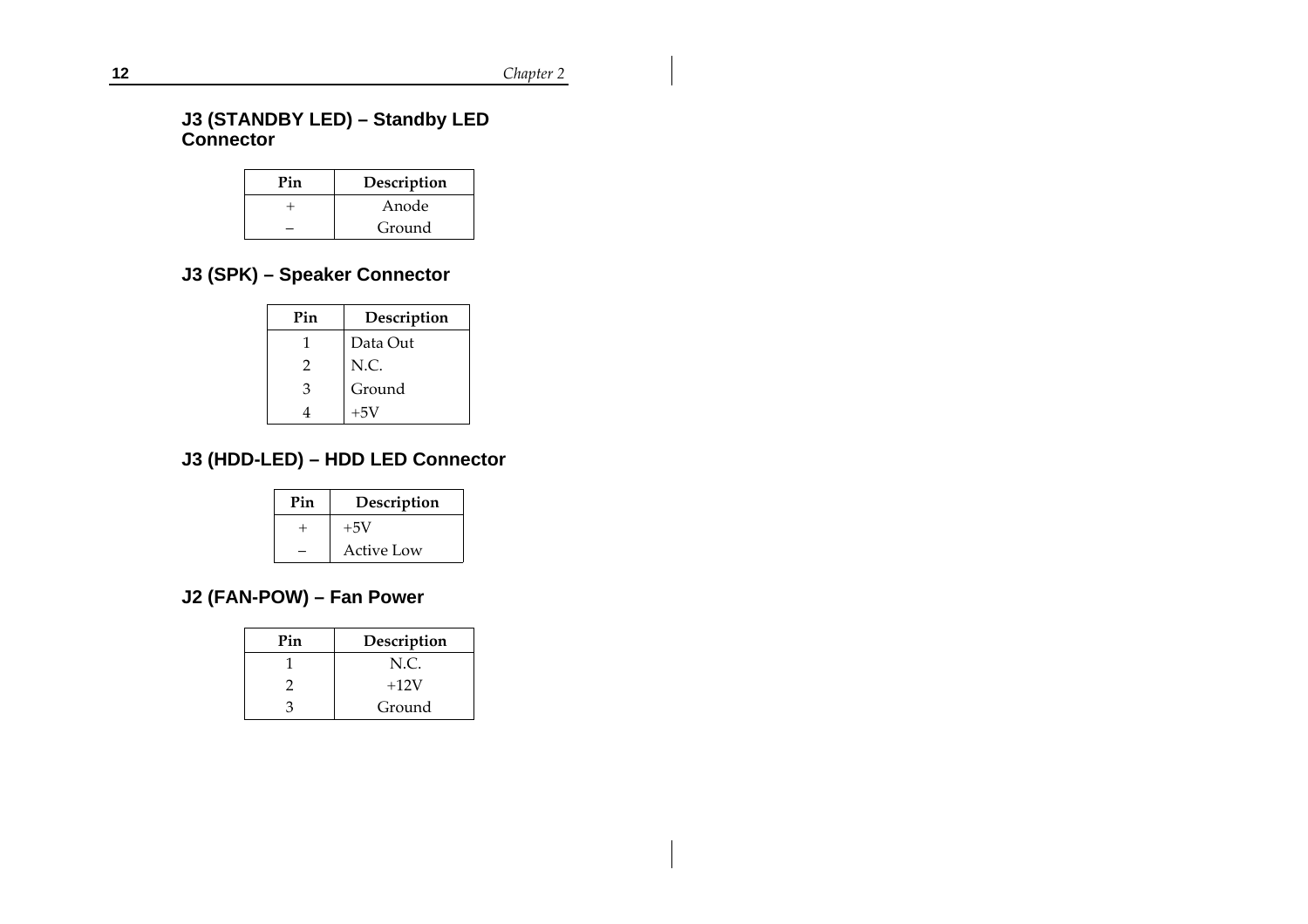#### J1 ( 4-5)- Over-Ride Power Button Connector

When the system is off, push the power button to turn the system on.

When the system is on, push the power button rapidly to switch the system to the Suspend mode, and, by push and hold the button for more than 4 seconds to turn the system completely off.

When the system is in the Suspend mode, push the power button rapidly to turn the system on.

#### Sound Pro Connectors

J4/J5 - Analog Audio for Sony/Panasonic Connect to CD-ROM drive

J6 & GAME - Sound and Game Connectors Sound contains Line-in, MIC(Microphone), and Line-out(Speaker). Game connector is also the Joystic connector. Please connect J6 & GAME to the Sound & Game ribbon cable/bracket as follows:



JP10 - Digital Audio Connect to CD-ROM drive.(It depends on CD-ROM drive)

JP9 - Microphone Type Jumper Close: Special type Open: Normal type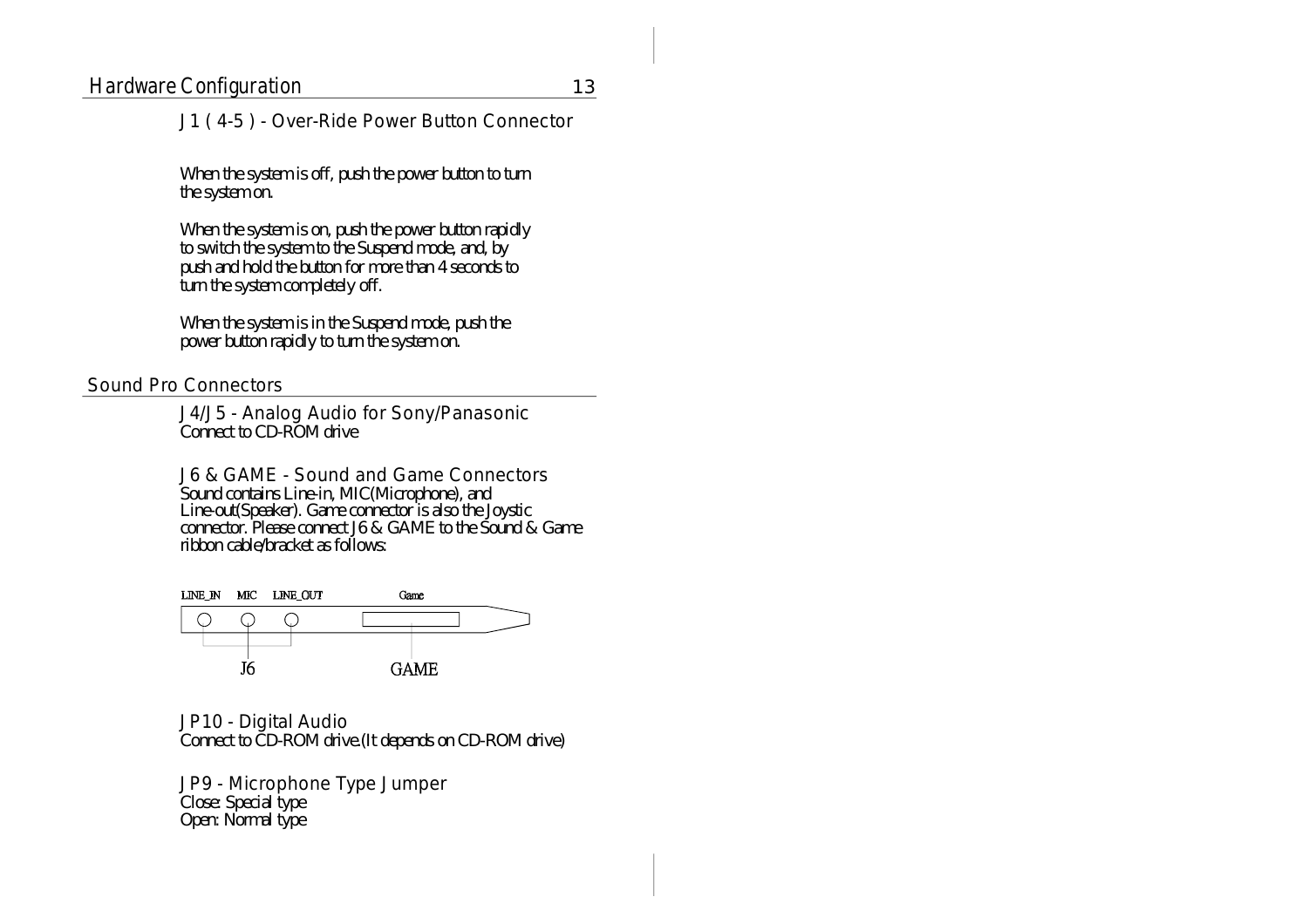**14** *Chapter 2*

### **Jumper Settings**

#### **JP2 - CMOS RAM Clear Selector**

| <b>Description</b> | <b>Setting</b> |
|--------------------|----------------|
| Normal Mode        |                |
| Clear CMOS         |                |

**Notice: This jumper is set on the "Clear CMOS" position when the mainboard is shipped and you need to set it to the "Normal" position in order for the mainboard perform properly.**

#### **JP4 - DIMM Voltage Selectors**

**JP3 - Internal VGA Selector**

| <b>Voltage</b> | <b>Setting</b> |
|----------------|----------------|
| 5V             | 5V<br>3.3V     |
| 3.3V           | 5V<br>3.31     |

| <b>Description</b> | <b>Setting</b> |
|--------------------|----------------|
| <b>Disable</b>     |                |
| Enable             |                |

#### **JP5 (A,B,C,D) - CPU External Clock Selectors**

| Fre.  | <b>Setting</b> | Fre.  | <b>Setting</b> |
|-------|----------------|-------|----------------|
| 50MHz | D<br>R         | 66MHz | Đ<br>в         |
| 55MHz | D<br>в         | 75MHz | D<br>в         |
| 60MHz | R              | 83MHz | в<br>D         |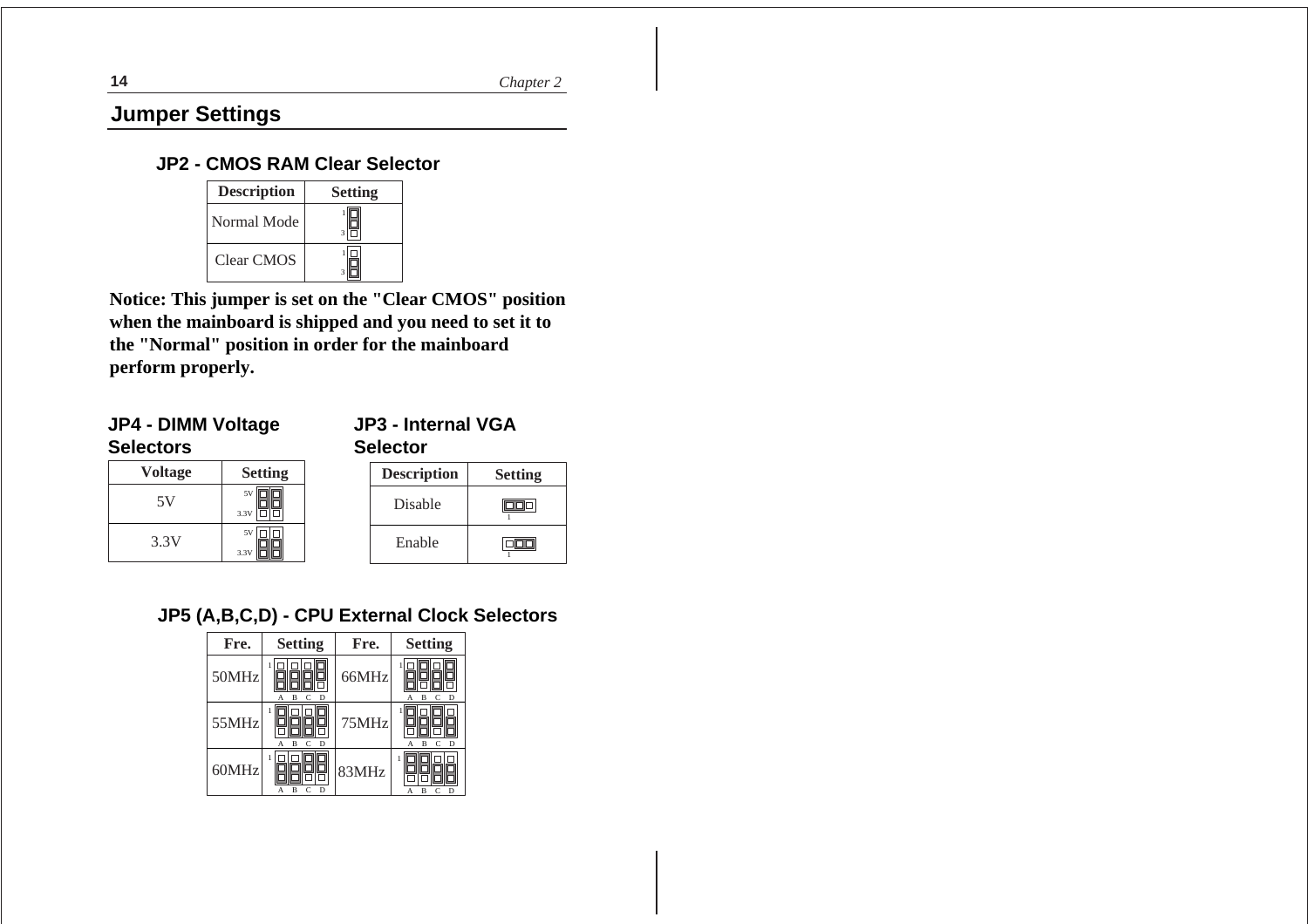#### JP6 - CPU Core Voltage Selectors

| Core Vcc       | Setting | Core Vcc | Setting |
|----------------|---------|----------|---------|
| $\bullet$ 2.2V |         | 3.2V     |         |
| 2.8V           |         | 3.3V     |         |
| 2.9V           |         | 3.5V     |         |

Note: The original jumper setting is for 2.5V. Now, it is changed into 2.2V,if there is a "BLACK LABEL" located around this jump.

#### JP7(A,B,C) - CPU Internal Clock Speed Selectors

| Internal      | Setting                               | Internal | Setting                          |
|---------------|---------------------------------------|----------|----------------------------------|
| 1.5X/<br>3.5X | $B$ C<br>A                            | 4.0X     | B C<br>A                         |
| 2.0X          | $\overline{C}$<br>$\overline{B}$<br>A | 4.5X     | $\overline{B}$<br>A<br>$\subset$ |
| 2.5X          | $\overline{C}$<br>$\overline{B}$<br>A | 5.0X     | $A$ $B$ $C$                      |
| 3.0X          | B<br>С<br>Α                           | 5.5X     | B<br>A<br>С                      |

Note: The CPU speed is equal to CPU External Clock x CPU Internal Clock Speed.

#### JP8 - CPU Type Selector

| <b>CPU</b>                      | Setting  | Example                                              |
|---------------------------------|----------|------------------------------------------------------|
| <b>P54C</b><br>(Single Voltage) | - B<br>А | Intel P54C, IDT C6                                   |
| <b>P55C</b><br>(Single Voltage) | B        | Intel MMX™,<br>AMD K6, IBM/Cyrix<br>6x86L/6x86MX(M2) |

\* Jp4 must be set to 3.3v position for all Synchronous DRAM.<br>\*\* Jp5(D) must be set to 2-3 position only when the system is running at 75MHz.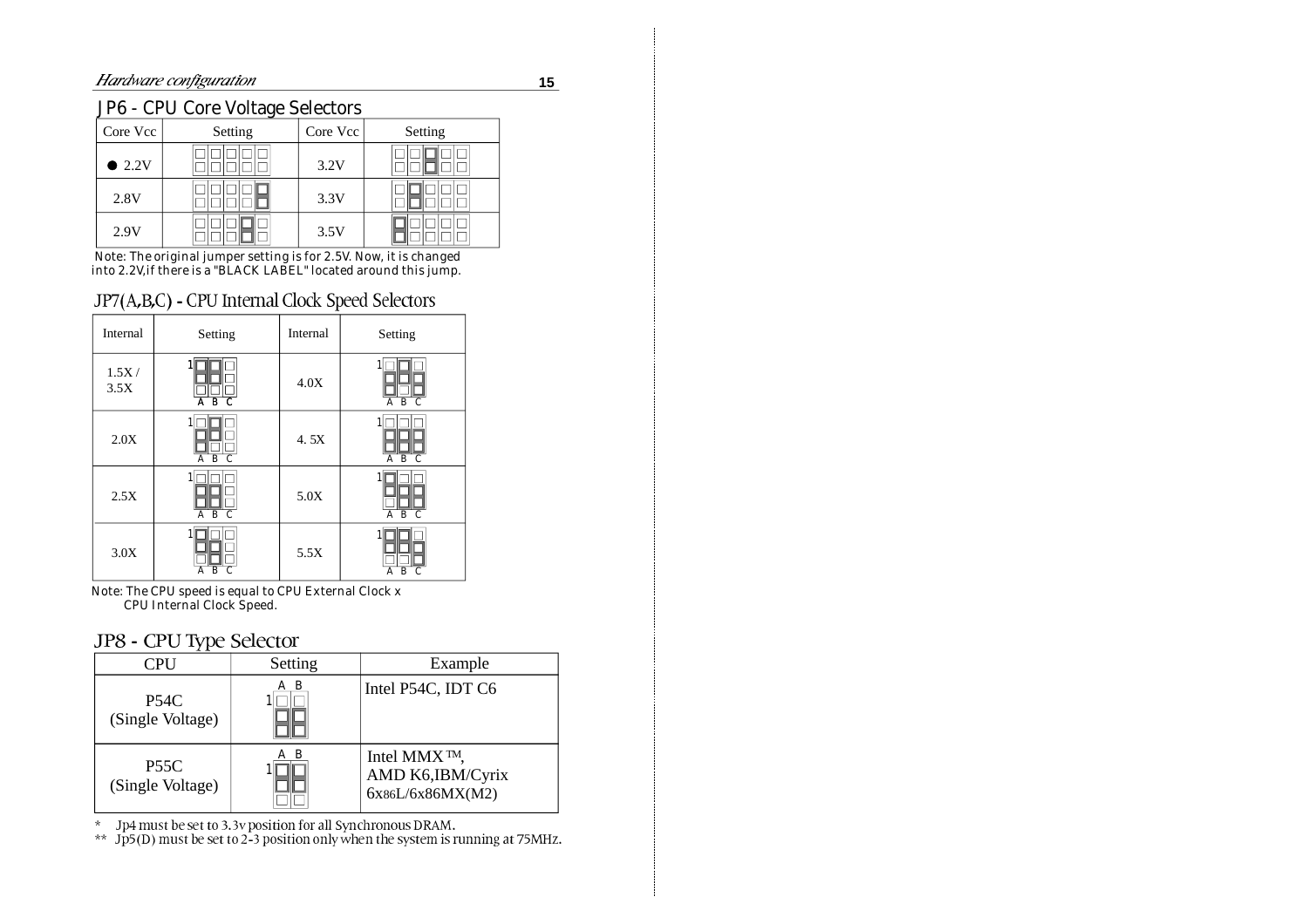#### **Memory Installation**

The mainboard lets you add up to 384MB of system memory through SIMM and DIMM sockets on the board. Four SIMM sockets on the mainboard are divided into two banks: Bank 0 and Bank 2. Each bank consists of two 72-pin SIMM modules, and two 168-pin DIMM sockets are divided into two banks: Bank 0 and Bank 1. The mainboard supports the following memory configurations, however, **the manufacture does not recommend the mixed mode DRAM usage**.

| <b>SIMM 1&amp;2</b> | <b>SIMM 3&amp;4</b> | DIMM1 | DIMM <sub>2</sub> | <b>Total</b><br>Memory |
|---------------------|---------------------|-------|-------------------|------------------------|
| $4MB \times 2$      | None                | None  | None              | 8MB                    |
| $8MB \times 2$      | None                | None  | None              | 16MB                   |
| $16MB \times 2$     | None                | None  | None              | 32MB                   |
| $32MB \times 2$     | None                | None  | None              | 64MB                   |
| None                | None                | 8MB   | None              | 8MB                    |
| None                | None                | 16MB  | None              | 16MB                   |
| None                | None                | 32MB  | None              | 32MB                   |
| None                | None                | 64MB  | None              | 64MB                   |
| $4MB \times 2$      | $4MB \times 2$      | None  | None              | 16MB                   |
| $8MB \times 2$      | $8MB \times 2$      | None  | None              | 32MB                   |
| $16MB \times 2$     | $16MB \times 2$     | None  | None              | 64MB                   |
| $32MB \times 2$     | $32MB \times 2$     | None  | None              | 128MB                  |
| None                | None                | 8MB   | 8MB               | 16MB                   |
| None                | None                | 16MB  | 16MB              | 32MB                   |
| None                | None                | 32MB  | 32MB              | 64MB                   |
| None                | None                | 64MB  | 64MB              | 128MB                  |
| $4MB \times 2$      | None                | None  | 8MB               | 16MB                   |
| $8MB \times 2$      | None                | None  | 16MB              | 32MB                   |
| $16MB \times 2$     | None                | None  | 32MB              | 64MB                   |
| $32MB \times 2$     | None                | None  | 64MB              | 128MB                  |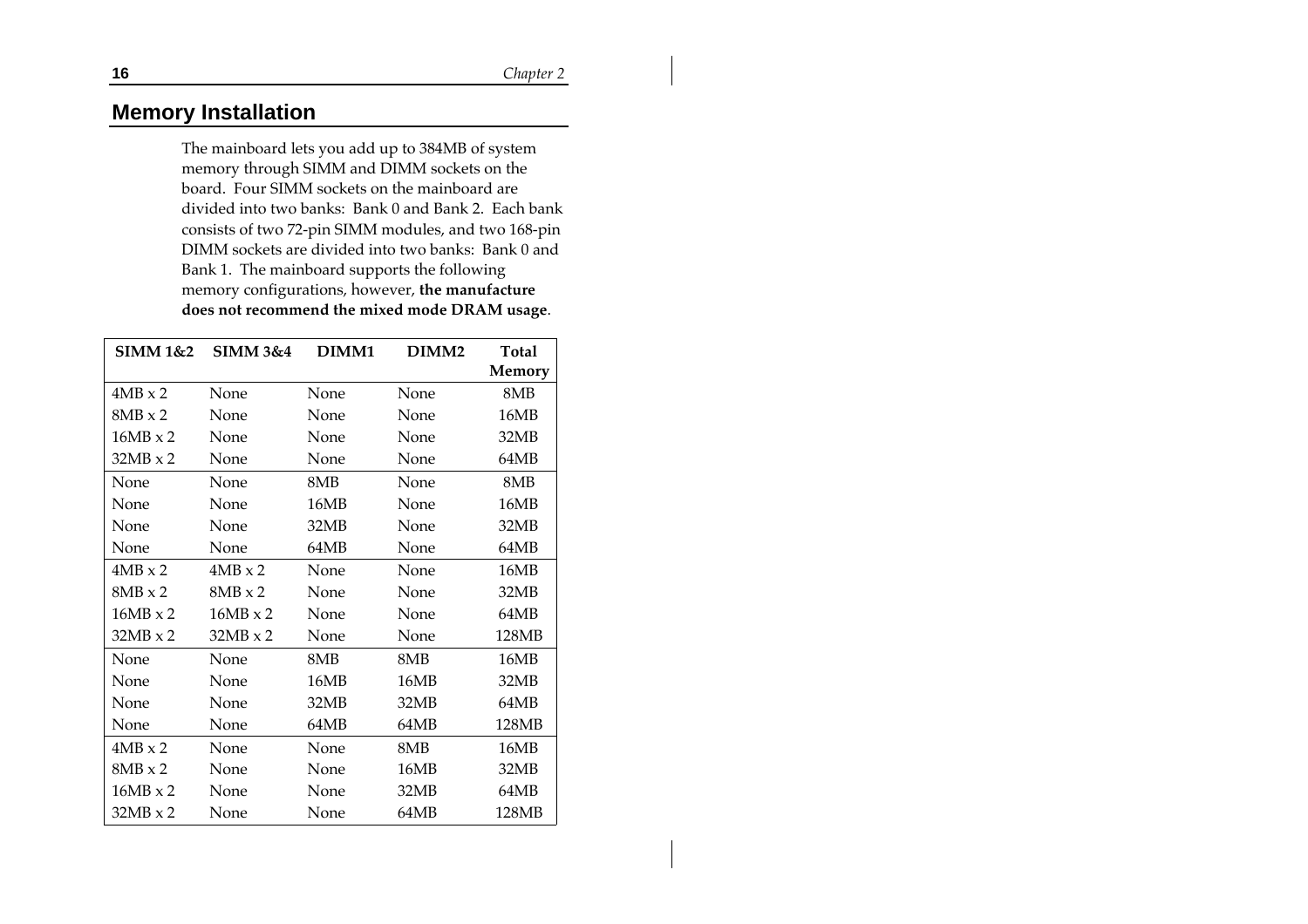*Hardware Configuration* **17**

| SIMM 1&2        | <b>SIMM 3&amp;4</b> | DIMM1 | DIMM <sub>2</sub> | <b>Total</b><br>Memory |
|-----------------|---------------------|-------|-------------------|------------------------|
| $8MB \times 2$  | None                | None  | 8MB               | 24MB                   |
| $8MB \times 2$  | None                | None  | 16MB              | 32MB                   |
| $8MB \times 2$  | None                | None  | 32MB              | 48MB                   |
| $8MB \times 2$  | None                | None  | 64MB              | 80MB                   |
| $16MB \times 2$ | $4MB \times 2$      | None  | None              | 40MB                   |
| $16MB \times 2$ | $8MB \times 2$      | None  | None              | 48MB                   |
| $16MB \times 2$ | $16MB \times 2$     | None  | None              | 64MB                   |
| $16MB \times 2$ | $32MB \times 2$     | None  | None              | 96MB                   |
| $16MB \times 2$ | None                | None  | 8MB               | 40MB                   |
| $16MB \times 2$ | None                | None  | 16MB              | 48MB                   |
| $16MB \times 2$ | None                | None  | 32MB              | 64MB                   |
| $16MB \times 2$ | None                | None  | 64MB              | 96MB                   |
| $32MB \times 2$ | $4MB \times 2$      | None  | None              | 72MB                   |
| $32MB \times 2$ | $8MB \times 2$      | None  | None              | 80MB                   |
| $32MB \times 2$ | $16MB \times 2$     | None  | None              | 96MB                   |
| $32MB \times 2$ | $32MB \times 2$     | None  | None              | 128MB                  |
| $32MB \times 2$ | None                | None  | 8MB               | 72MB                   |
| $32MB \times 2$ | None                | None  | 16MB              | 80MB                   |
| $32MB \times 2$ | None                | None  | 32MB              | 96MB                   |
| $32MB \times 2$ | None                | None  | 64MB              | 128MB                  |
| None            | $32MB \times 2$     | 8MB   | 8MB               | 80MB                   |
| None            | 32MB x 2            | 16MB  | 16MB              | 96MB                   |
| None            | $32MB \times 2$     | 32MB  | 32MB              | 128MB                  |
| None            | $32MB \times 2$     | 64MB  | 64MB              | 192MB                  |
| $64MB \times 2$ | None                | None  | 8MB               | 136MB                  |
| $64MB \times 2$ | None                | None  | 16MB              | 144MB                  |
| $64MB \times 2$ | None                | None  | 32MB              | 160MB                  |
| $64MB \times 2$ | None                | None  | 64MB              | 192MB                  |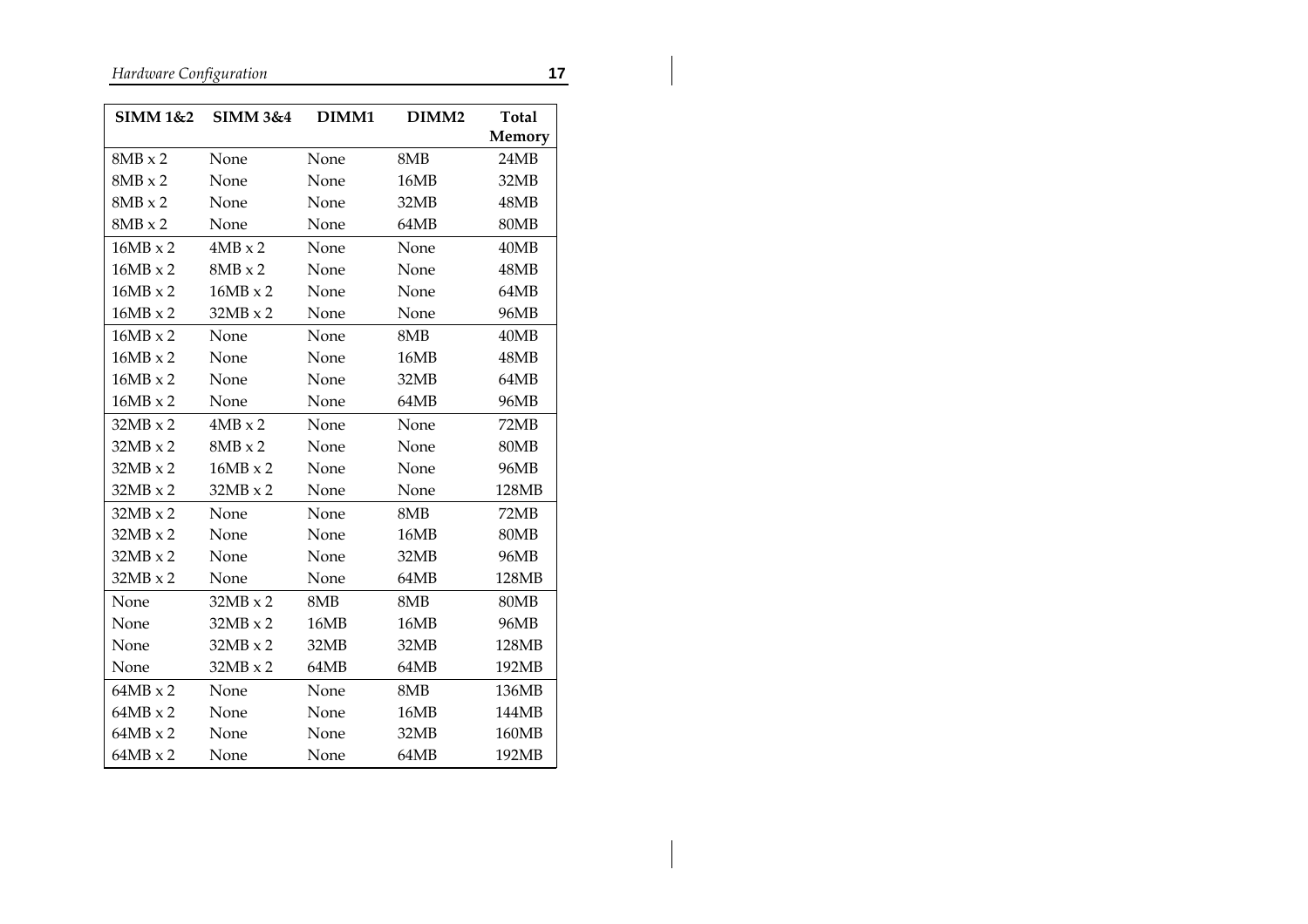**18** *Chapter 2*

| <b>SIMM 1&amp;2</b> | SIMM 3&4         | DIMM1 | DIMM <sub>2</sub> | Total<br>Memory |
|---------------------|------------------|-------|-------------------|-----------------|
| $64MB \times 2$     | $4MB \times 2$   | None  | None              | 136MB           |
| $64MB \times 2$     | $8MB \times 2$   | None  | None              | 144MB           |
| $64MB \times 2$     | $16MB \times 2$  | None  | None              | 160MB           |
| $64MB \times 2$     | $32MB \times 2$  | None  | None              | 192MB           |
| None                | $64MB \times 2$  | 8MB   | 8MB               | 144MB           |
| None                | $64MB \times 2$  | 16MB  | 16MB              | 160MB           |
| None                | $64MB \times 2$  | 32MB  | 32MB              | 192MB           |
| None                | $64MB \times 2$  | 64MB  | 64MB              | 256MB           |
| $128MB \times 2$    | None             | None  | 8MB               | 264MB           |
| $128MB \times 2$    | None             | None  | 16MB              | 272MB           |
| $128MB \times 2$    | None             | None  | 32MB              | 288MB           |
| $128MB \times 2$    | None             | None  | 64MB              | 320MB           |
| $128MB \times 2$    | $4MB \times 2$   | None  | None              | 264MB           |
| $128MB \times 2$    | $8MB \times 2$   | None  | None              | 272MB           |
| $128MB \times 2$    | $16MB \times 2$  | None  | None              | 288MB           |
| 128MB x 2           | $32MB \times 2$  | None  | None              | 320MB           |
| None                | $128MB \times 2$ | 8MB   | 8MB               | 272MB           |
| None                | $128MB \times 2$ | 16MB  | 16MB              | 288MB           |
| None                | $128MB \times 2$ | 32MB  | 32MB              | 320MB           |
| None                | $128MB \times 2$ | 64MB  | 64MB              | 384MB           |

- *Notes: 1. Bank 0 (SIMM 1 & 2 and DIMM1) these two types of DRAM module can not be used at the same time.*
	- *2. If internal VGA is being used, the DRAM must be installed in Bank 0 (SIMM 1 & 2 or DIMM1).*
	- *3. The speed of all SIMMs and DIMM modules have to be faster than 70ns.*
	- *<sup>4</sup> Use 2 DRAM types: Fast Page Mode or Extend DATA Out (EDO) for SIMM socket.*
	- *5. Use 3 DRAM types: Fast Page Mode, Extend Data Out (EDO), or Synchronous DRAM (SDRAM) for DIMM socket.*
	- *6. Hold down the <Home> key for more than 5 seconds before powering on the system, if using the SDRAM of 2T CAS Latency.*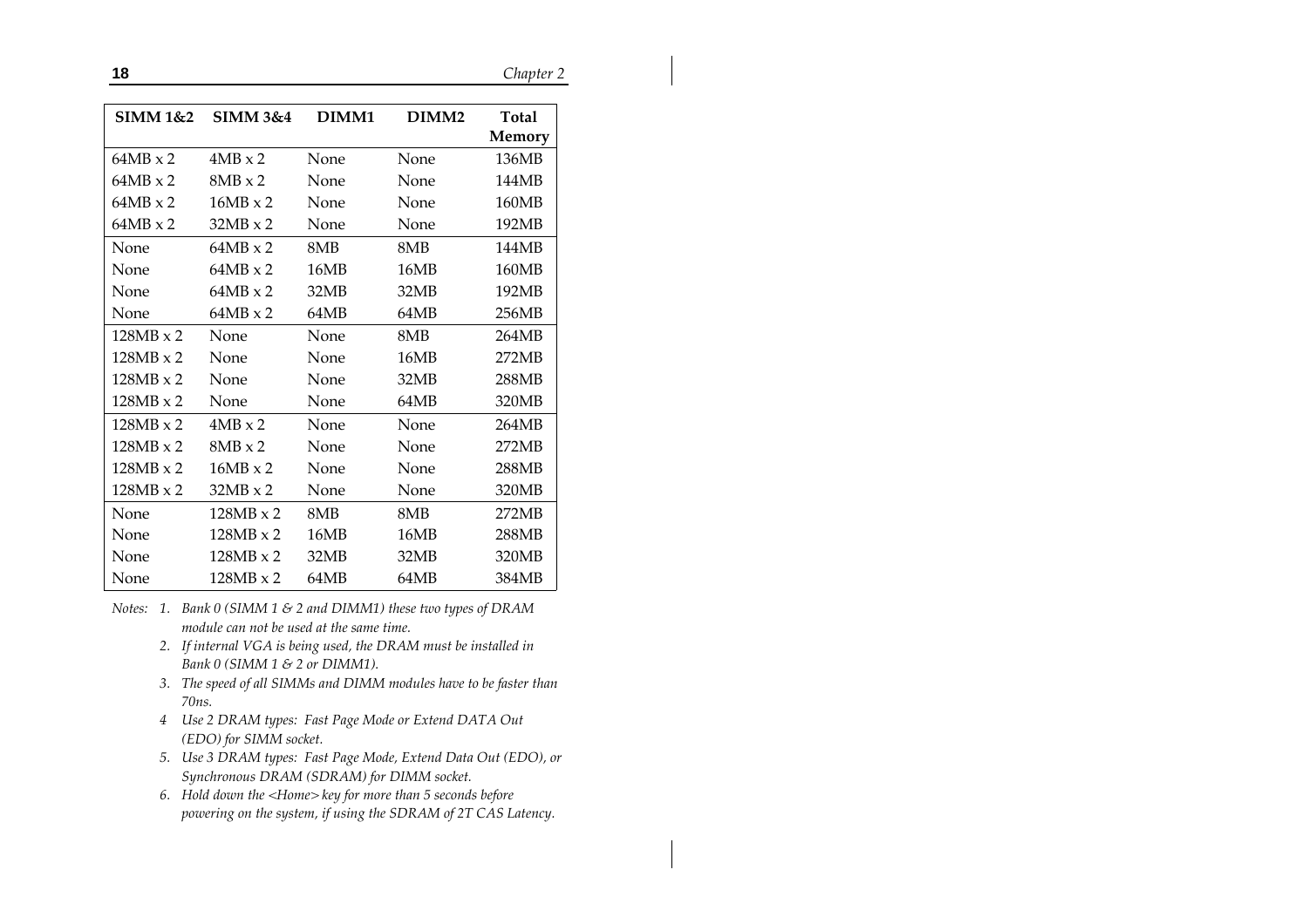# **Chapter 3 BIOS Setup**

This chapter explains how to configure the mainboard's BIOS setup program. The setup program provided with the mainboard is the BIOS from AMI.

After you have configured the mainboard and have assembled the components, turn on the computer and run the software setup to ensure that the system information is correct.

The software setup of the system board is achieved through Basic Input-Output System (BIOS) programming. You use the BIOS setup program to tell the operating system what type of devices are connected to your system board.

The system setup is also called CMOS setup. Normally, you need to run system setup if either the hardware is not identical with information contained in the CMOS RAM, or if the CMOS RAM has lost power.

*Note: When installing newer BIOS into this mainboard, JP2 must be set to clear CMOS position for a moment then set back to Normal Mode or hold down the <End> key then power on to reboot the system.*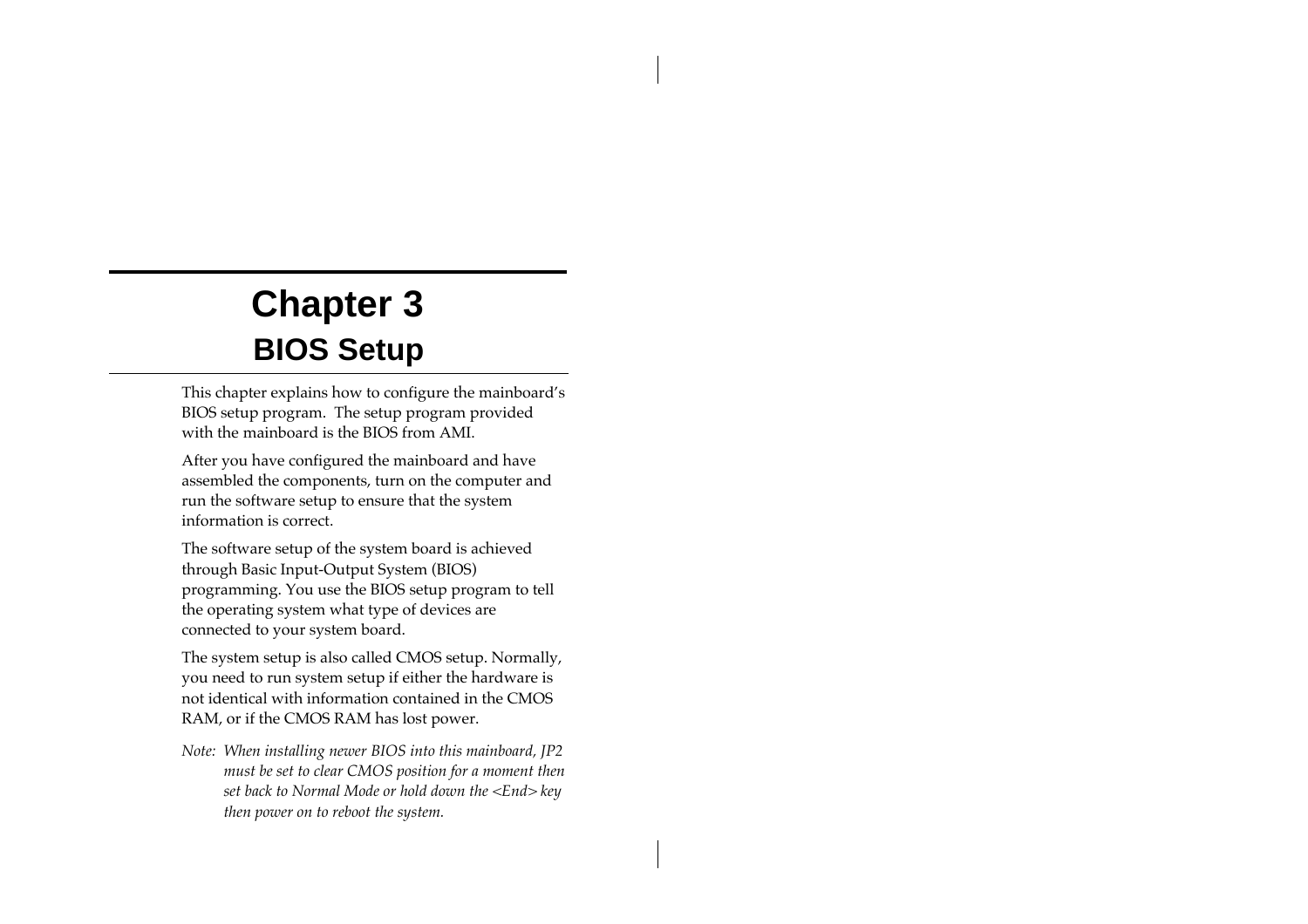#### **Entering BIOS Setup**

To enter the BIOS Setup program:

- 1. Turn on or reboot the system. A screen appears with a series of diagnostic checks.
- 2. When "Hit <DEL> if you want to run SETUP" appears, press the <DEL> key to enter the BIOS setup program. The following screen appears:

AMIBIOS SIMPLE SETUP UTILITY - VERSION 1.03 (C)1997 American megatrends, Inc. All Rights Reserved

| Standard CMOS Setup                                                                                                                                                                | Peripheral Setup       |  |
|------------------------------------------------------------------------------------------------------------------------------------------------------------------------------------|------------------------|--|
| Advanced CMOS Setup                                                                                                                                                                | Change User Password   |  |
| Advanced Chipset Setup                                                                                                                                                             | Auto-Detect Hard Disks |  |
| Power Management Setup                                                                                                                                                             | Save Settings and Exit |  |
| PCI/Plug and Play Setup                                                                                                                                                            | Exit Without Saving    |  |
| Load Optional Settings                                                                                                                                                             |                        |  |
| Load Best Performance Settings                                                                                                                                                     |                        |  |
| Esc: Quit $\uparrow \downarrow \rightarrow \leftarrow$ : Select Item (Shift) F2: Change Color F5: Old Values<br>F6: Optional values F7: Best performance values<br>F10 : Save&Exit |                        |  |
| Standard CMOS setup for changing time, date, hard disk type, etc.                                                                                                                  |                        |  |

3. Use your keyboard to select option. Modify system parameters to reflect system options.

#### **Default**

Every option in BIOS Setup contains two default values: Load Optional Settings and Load Best Performance Settings.

#### **Load Optional Settings**

This option provides the optimum system settings for all devices and system features.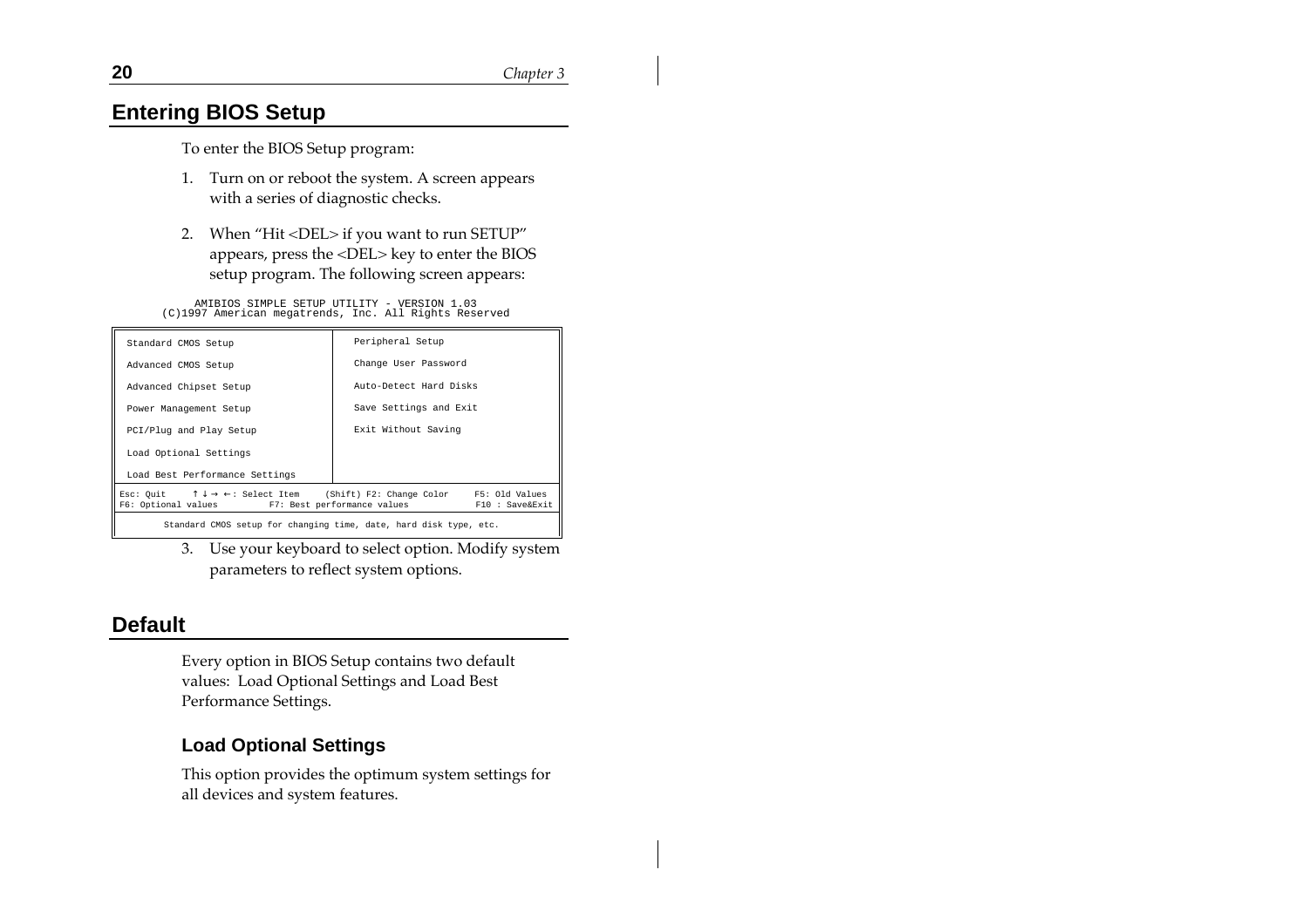#### **Load Best Performance Settings**

This option provides the best performance settings for all devices and system features, but, the manufacturer is not guaranty that the system will run smoothly overnight for these devices.

#### **BIOS Setup**

#### **Standard CMOS Setup**

Choosing the Standard CMOS Setup from the BIOS Setup main menu. All Standard Setup options are described in this section.

- **Date/Time** Select the Date or Time option to change the date or time. The current date and time are displayed. Enter new values on proper position.
- **Pri Master Pri Slave Sec Master Sec Slave** Choose these options to configure the hard disk drive named in the option. When you click on an option, the following parameters are listed: Type, LBA Mode, Blk Mode, PIO Mode, and 32Bit Mode. All parameters relate to IDE drives except **Type**. Choose the **Type** parameter and select Auto BIOS automatically detects the IDE drive parameters and displays them. Choose on **LBA Mode** and choose *On* to enable support for IDE drives with capacities greater than 528MB. Click on **Blk Mode** and choose *On* to support IDE drives that use Blk Mode. Click on **32Bit Mode** and click on *On* to support IDE drives that permit 32-bit accesses.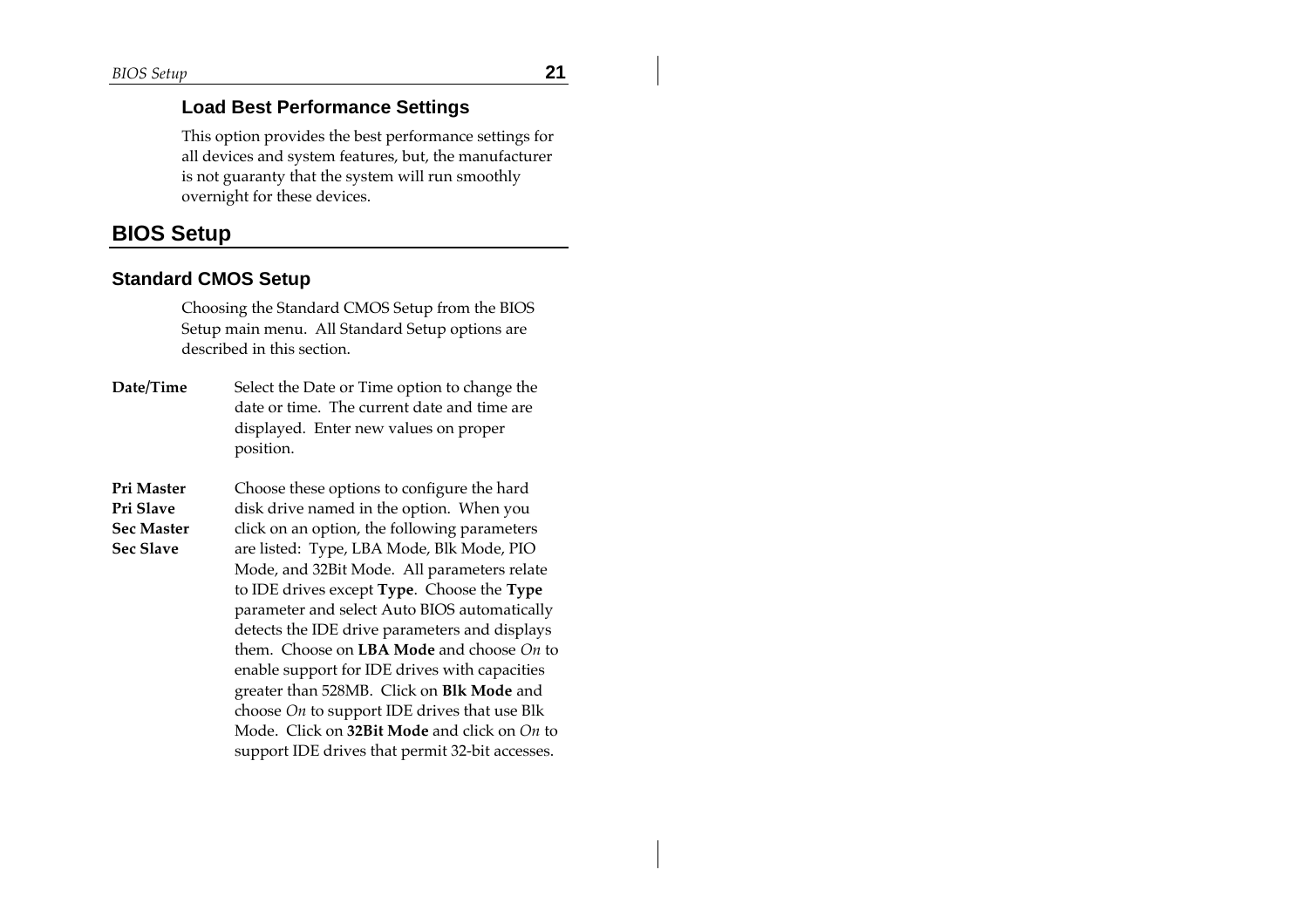$31/y$ ", or 2.88MB  $31/y$ ".

360KB 51/4", 1.2MB 51/4", 720KB 31/2", 1.44MB

**Boot Sector Virus Protection** This option protects the boot sector and partition table of your hard disk against accidental modifications. Any attempt to write to them will cause the system to halt and continue or use a bootable none virus floppy disk to reboot and check your system. The default setting is "Disabled". This setting is recommended because that conflicts with new operating systems.

#### **Advanced CMOS Setup**

Choosing the Advanced CMOS Setup from the BIOS Setup main menu. All Advanced Setup options are described in this section.

| <b>1st Boot Device</b><br>2nd Boot Device<br>3rd Boot Device<br><b>4th Boot Device</b> | Set these options to select the boot<br>sequence from different booting devices.                      |
|----------------------------------------------------------------------------------------|-------------------------------------------------------------------------------------------------------|
| <b>Try Other Boot</b><br><b>Devices</b>                                                | Set this option to enable other booting<br>devices.                                                   |
| <b>Disks</b>                                                                           | <b>S.M.A.R.T for Hard</b> Select this option to enable or disable the<br>S.M.A.R.T. function of HDDs. |
| <b>Quick Boot</b>                                                                      | Set this option to <i>Enabled</i> to permit BIOS to<br>boot within 5 seconds.                         |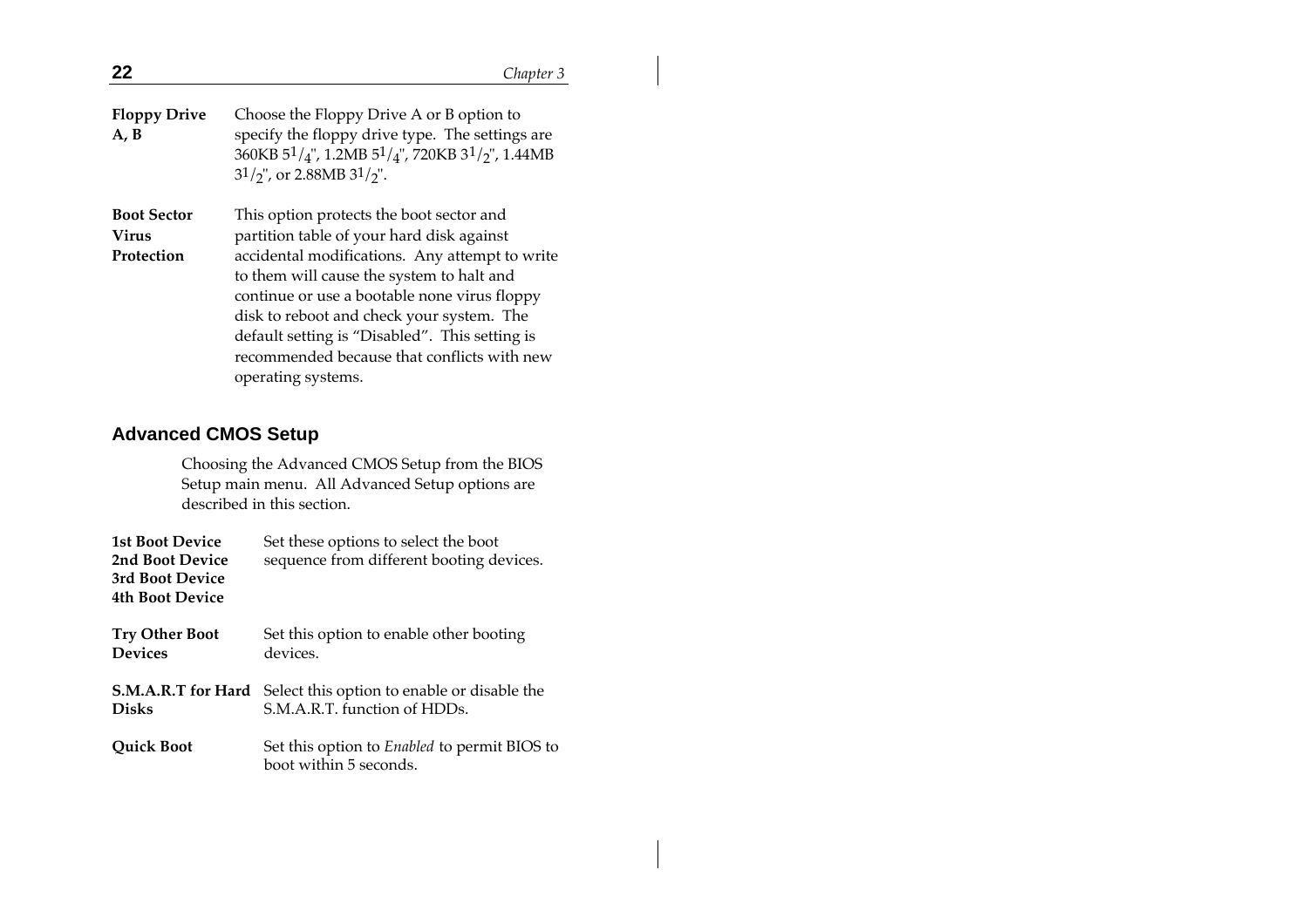$\overline{\phantom{a}}$ 

|                              | <b>Boot Up Num-Lock</b> When this option is set to On, BIOS turns<br>off the Num Lock key when the system is<br>powered on so the end user can use the<br>arrow keys on both the numeric keypad<br>and the keyboard.                                                                                                                                                                                                                                                                  |  |
|------------------------------|---------------------------------------------------------------------------------------------------------------------------------------------------------------------------------------------------------------------------------------------------------------------------------------------------------------------------------------------------------------------------------------------------------------------------------------------------------------------------------------|--|
| Floppy Drive Swap            | Set this option to <i>Enabled</i> to specify that<br>floppy drives A: and B: are swapped.                                                                                                                                                                                                                                                                                                                                                                                             |  |
| <b>Floppy Drive Seek</b>     | Choose Enabled or Disabled. Disabled<br>provides a fast boot and reduces the<br>possibility of damaging the heads.                                                                                                                                                                                                                                                                                                                                                                    |  |
| <b>PS/2 Mouse</b><br>Support | When this option is set to Enabled, BIOS<br>supports a PS/2-type mouse.                                                                                                                                                                                                                                                                                                                                                                                                               |  |
| Primary Display              | This option configures the primary display<br>subsystem in the computer. The settings<br>are Mono (monochrome) Absent, VGA/EGA,<br>CGA 40x50, or CGA 80x25.                                                                                                                                                                                                                                                                                                                           |  |
| Password Check               | This option specifies the type of BIOS<br>password protection that is implemented.<br>The settings are:<br>The password prompt appears<br>Setup:<br>only when an end user attempts<br>to run BIOS Setup.<br>A password prompt appears<br>Always:<br>every time the computer is<br>powered on or rebooted.<br>The BIOS password does not have to be<br>enabled. The end user sets the password<br>by choosing the Change Supervisor<br>Password option on the BIOS Setup main<br>menu. |  |
| Internal Cache               | This option selects to enable the internal<br>cache or not.                                                                                                                                                                                                                                                                                                                                                                                                                           |  |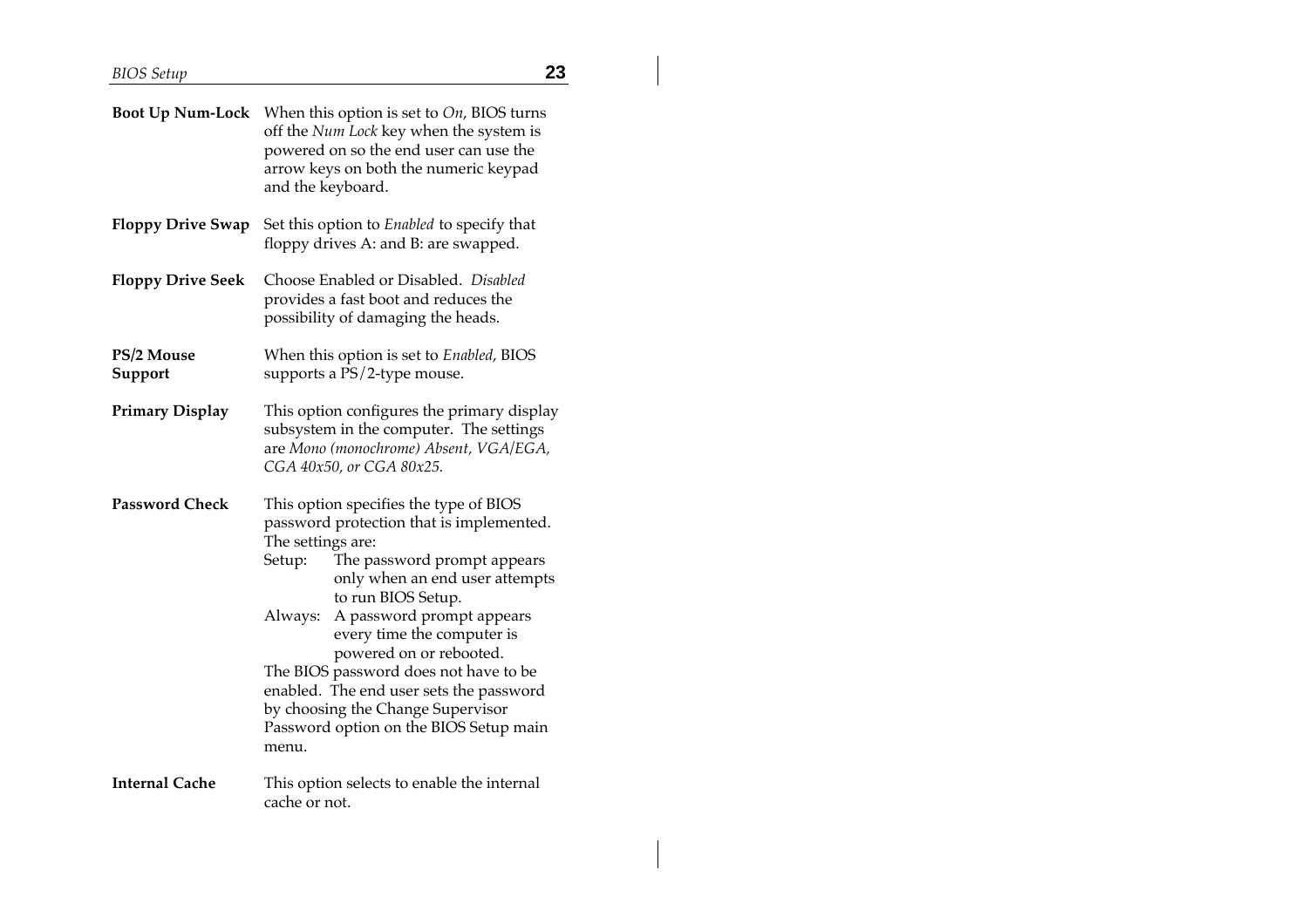| 24                                                                                                                                       |                                                                                                                                                                                                                      | Chapter 3                                                                                                                                                                       |
|------------------------------------------------------------------------------------------------------------------------------------------|----------------------------------------------------------------------------------------------------------------------------------------------------------------------------------------------------------------------|---------------------------------------------------------------------------------------------------------------------------------------------------------------------------------|
| <b>External Cache</b>                                                                                                                    | Cache or not.                                                                                                                                                                                                        | This option selects to enable External                                                                                                                                          |
| <b>System BIOS</b><br>Cacheable                                                                                                          | BIOS always copies the system BIOS from<br>ROM to RAM for faster execution. Set this<br>option to Enabled to permit the contents of<br>the F0000h RAM memory segment to be<br>written to and read from cache memory. |                                                                                                                                                                                 |
| <b>C000, 16K Shadow;</b><br>C400, 16K Shadow;<br><b>C800, 16K Shadow;</b><br>CC00, 16K Shadow;<br>D000, 16K Shadow;<br>D400, 16K Shadow; | Enabled:                                                                                                                                                                                                             | The contents of the ROM area<br>are not only copied from ROM<br>to RAM for faster execution, the<br>contents of the RAM area can<br>be written to or read from cache<br>memory. |
| D800, 16K Shadow; Cached:<br>DC00, 16K Shadow                                                                                            |                                                                                                                                                                                                                      | The contents of the ROM area<br>are copied from ROM to RAM<br>for faster execution.                                                                                             |

#### **Advanced Chipset Setup**

Choose the Advanced Chipset Setup from the BIOS Setup main menu. All Chipset Setup options are then displayed and are described in the following section:

| <b>DRAM Auto</b>            | Set this option to enable the Auto                                                                                                        |
|-----------------------------|-------------------------------------------------------------------------------------------------------------------------------------------|
| Configuration               | Configuration DRAM Timing and Refresh<br>Cycle Time by CPU CLK functions.                                                                 |
| <b>SDRAM Access</b><br>Time | There are 3 optional timings for this item:<br>10ns, 12ns, 15ns. Depends on the type of<br>SDRAM you use to select the proper<br>setting. |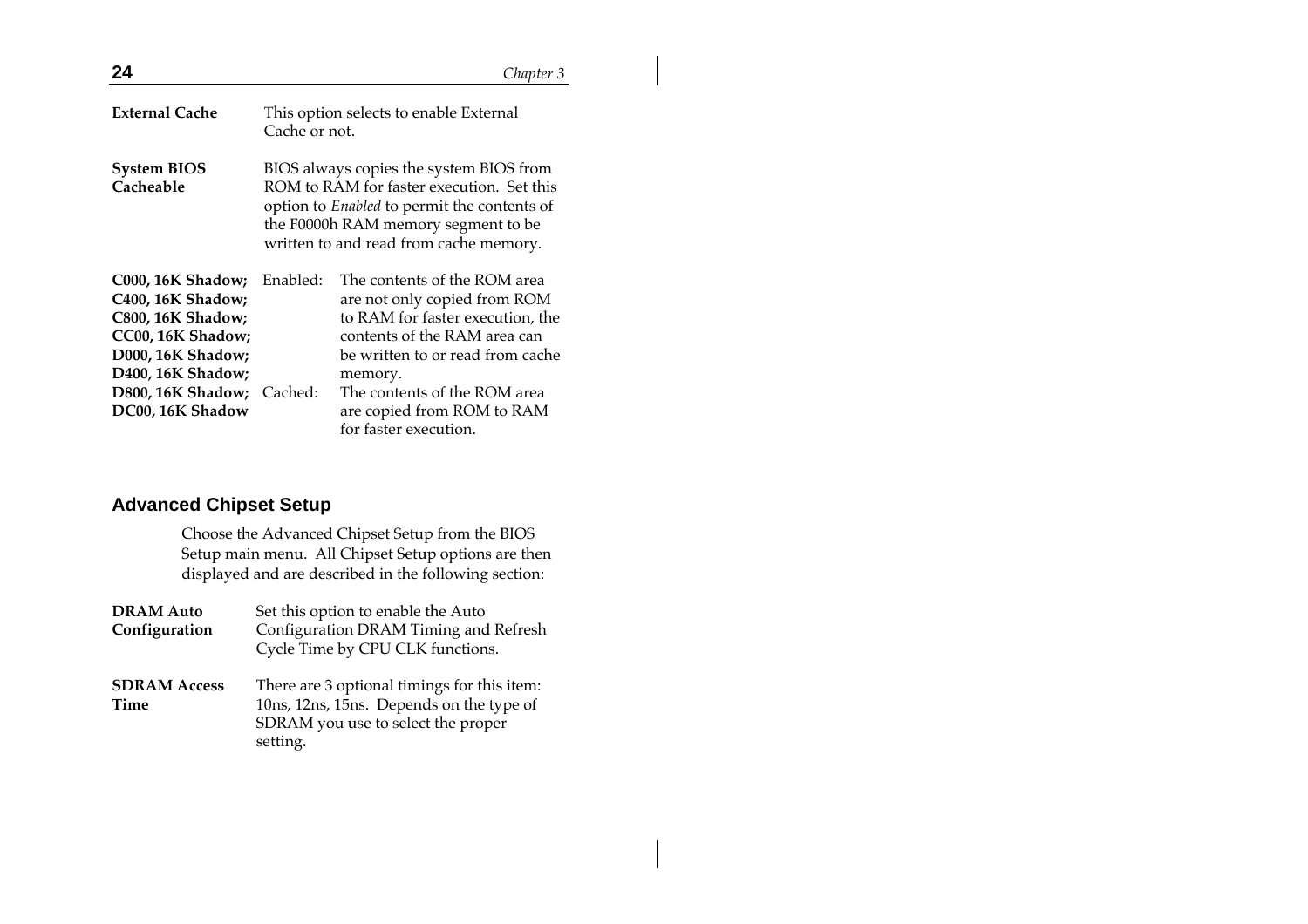**EDO DRAM Access Time; FP DRAM Access Time** Choose either 60ns or 70ns. Depends on the type of DRAM you use to select the proper setting.

|                    | Refresh Cycle Time Choose 0, 4, 8, or 12 cycles. Based on the<br>DRAM specification to select the proper<br>setting. 12 Cycles is recommend if the<br>system has a playback application and the<br>internal VGA runs on a high resolution<br>monitor (above 800x600). |
|--------------------|-----------------------------------------------------------------------------------------------------------------------------------------------------------------------------------------------------------------------------------------------------------------------|
| <b>OnBoard USB</b> | Set this option to <i>Enabled</i> to enable USB<br>(Universal Serial Bus) functions on Chipset.                                                                                                                                                                       |

- **USB Function for DOS** Set this option to *Enabled* to enable the system BIOS USB (Universal Serial Bus) functions for DOS.
- **OnChip VGA** Set this option to *Enabled* to enable the VGA feature on the chipset.
- **VGA Shared Memory Size** When OnChip VGA is set to *Enabled*, the system must share memory with VGA.
- **VGA Frequency** Set this option to select the frequency of VGA shared memory. Choose 55MHz for Fast Page Mode DRAM and 65MHz for EDO DRAM. SDRAM will be synchronized with the system CLK.

#### **Power Management Setup**

Choosing the Power Management Setup from the BIOS Setup main menu.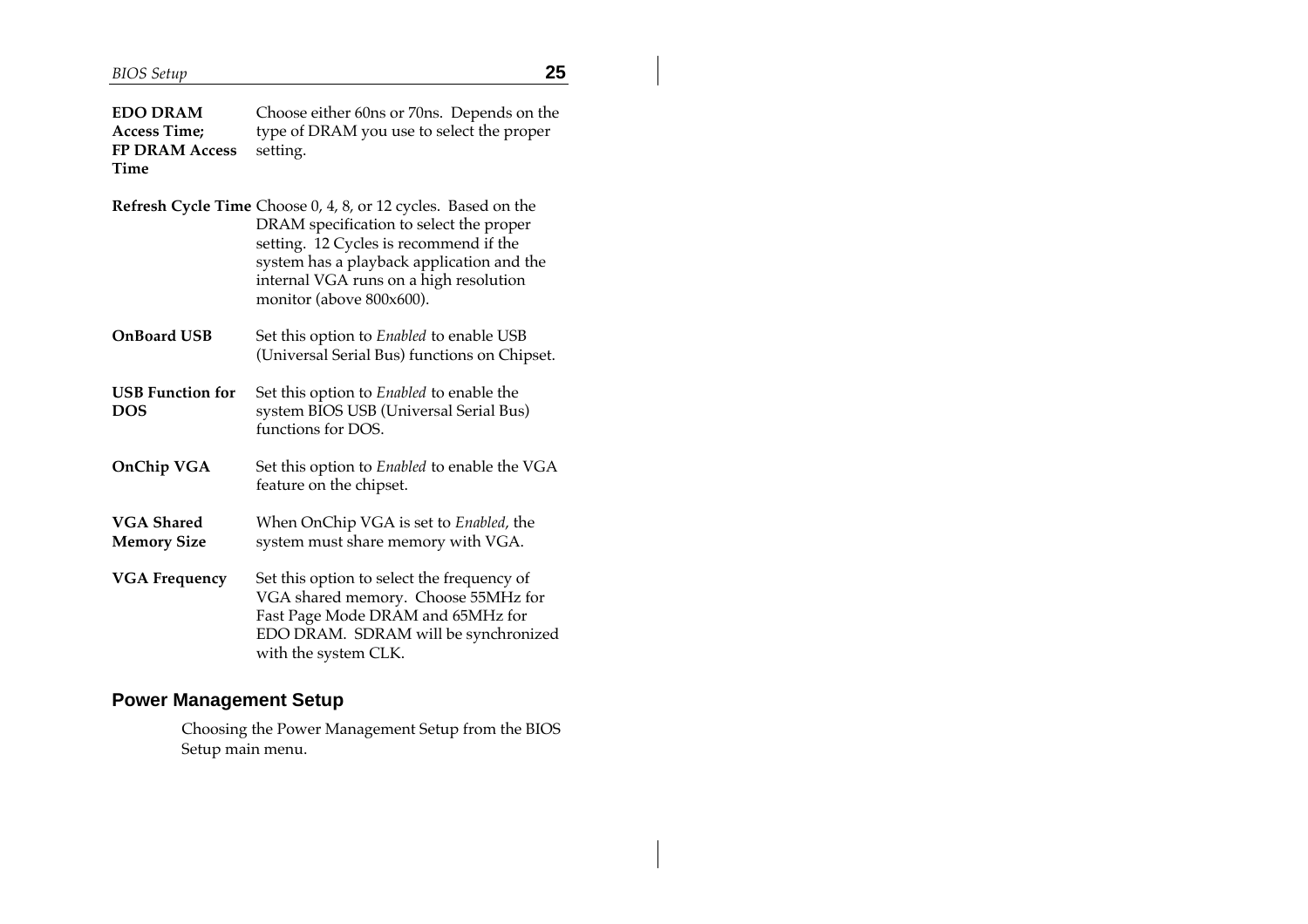| 26                                  | Chapter 3                                                                                                                                                                                                                      |
|-------------------------------------|--------------------------------------------------------------------------------------------------------------------------------------------------------------------------------------------------------------------------------|
| Power<br>Management/<br><b>APM</b>  | Set this option to enable power management<br>features and APM (Advanced Power<br>Management).                                                                                                                                 |
| <b>Power State</b>                  | Green PC Monitor This option specifies the power state that the<br>green PC-compliant video monitor enters<br>when BIOS places it in a power savings state<br>after the specified period of display inactivity<br>has expired. |
| <b>Video Power</b><br>Down Mode     | This option specifies the power conserving<br>state that the VESA VGA video subsystem<br>enters after the specified period of display<br>inactivity has expired.                                                               |
| <b>Hard Disk Power</b><br>Down Mode | This option specifies the power conserving<br>state that the hard disk drive enters after the<br>specified period of hard drive inactivity has<br>expired.                                                                     |
| <b>Standby Time out</b><br>(Minute) | This option specified the length of system<br>inactivity while in Full power on state. When<br>this length of time expires, the computer<br>enters Standby power state.                                                        |
| (Minute)                            | <b>Suspend Time out</b> This option specified the length of a period of<br>system inactivity while in Standby state.<br>When this length of time expires, the<br>computer enters Suspend power state.                          |
| <b>Slow Clock Ratio</b>             | This option specifies the ratio of system clock<br>while in standby state.                                                                                                                                                     |
| <b>Ring Active</b>                  | Set this option to enable the Modem Ring to<br>wake up the system which is in the Green<br>mode.                                                                                                                               |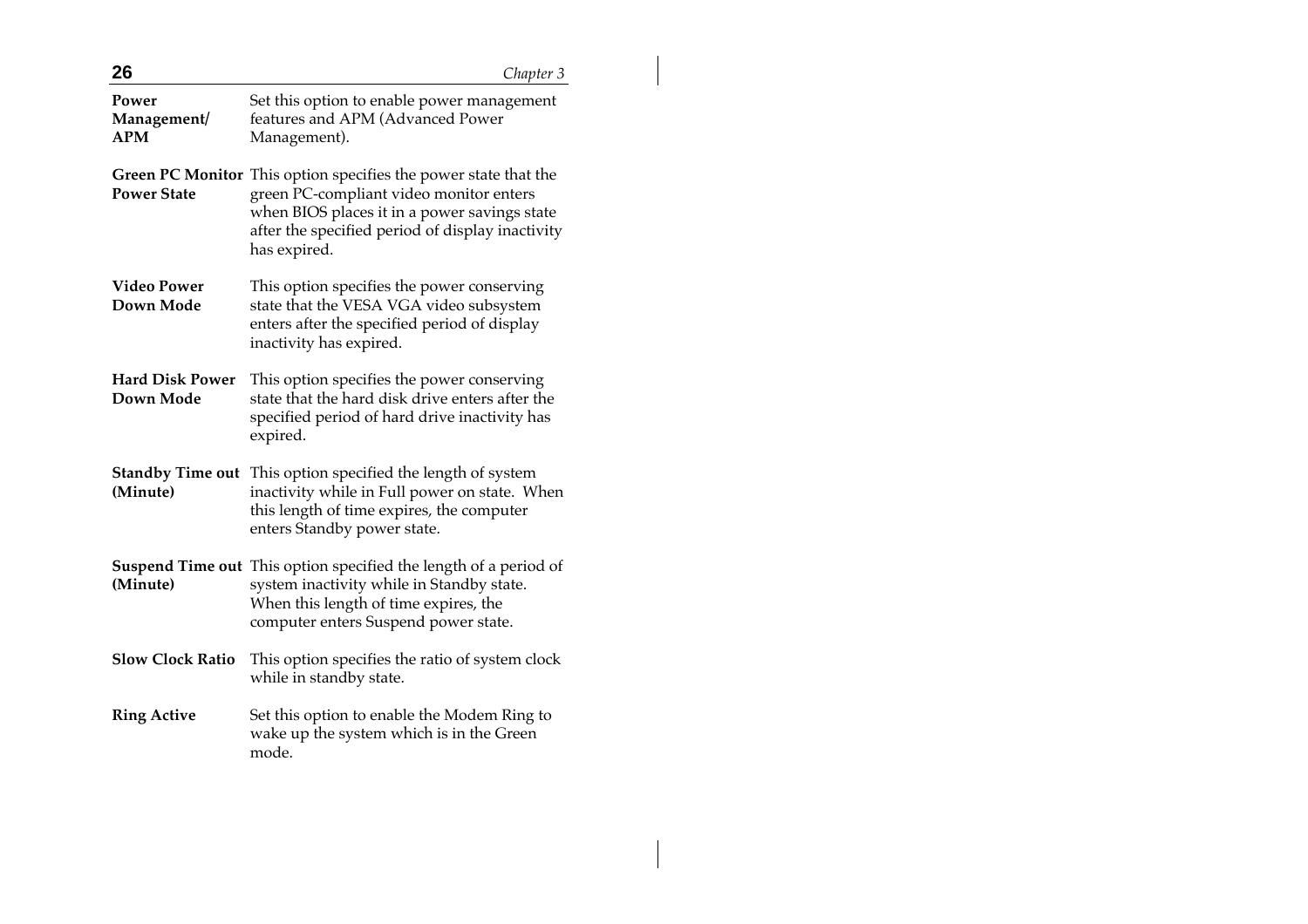| IRQ3                | When set to <i>Monitor</i> , these options enable the |
|---------------------|-------------------------------------------------------|
| (COM2/COM4);        | event monitoring on the specified hardware            |
| IRO4                | interrupt request line. If set to Monitor and         |
| (COM1/COM3);        | the computer is in a power saving state, BIOS         |
| <b>IRQ5 (LPT2);</b> | watches for any activities on the specified IRQ       |
| <b>IRQ7 (LPT1);</b> | line. The computer will enter the full on             |
| <b>IRQ9; IRQ10;</b> | power state if any activity occurs.                   |
| <b>IRO11:</b>       |                                                       |
| <b>IRO12 (PS2)</b>  |                                                       |
| Mouse);             |                                                       |
| IRQ13 (Math         |                                                       |
| Coprocessor);       |                                                       |
| <b>IRQ14; IRQ15</b> |                                                       |
|                     |                                                       |

**Soft Off by Power** This option specifies the "operation" of Soft **Button** Off by Power Button.

#### **PCI/PnP Setup**

Choose the PCI/Plug and Play Setup from the BIOS Setup main menu.

| Plug and Play   | Set this option to <i>Yes</i> if the operation system |
|-----------------|-------------------------------------------------------|
| <b>Aware OS</b> | in this computer is aware of and follows the          |
|                 | Plug and Play specification. Currently, only          |
|                 | Windows 95 is PnP-aware.                              |

**PCI Latency Timer** This option specifies the latency timings (in **(PCI Clocks)** PCI clocks) for all PCI devices on the PCI bus.

**PCI VGA Palette** When this option is set to Enabled, multiple **Snoop** VGA devices operating on different buses can handle data from the CPU on each set of palette registers on every video device. Bit 5 of the command register in the PCI device configuration space is the VGA Palette Snoop bit (0 is disabled).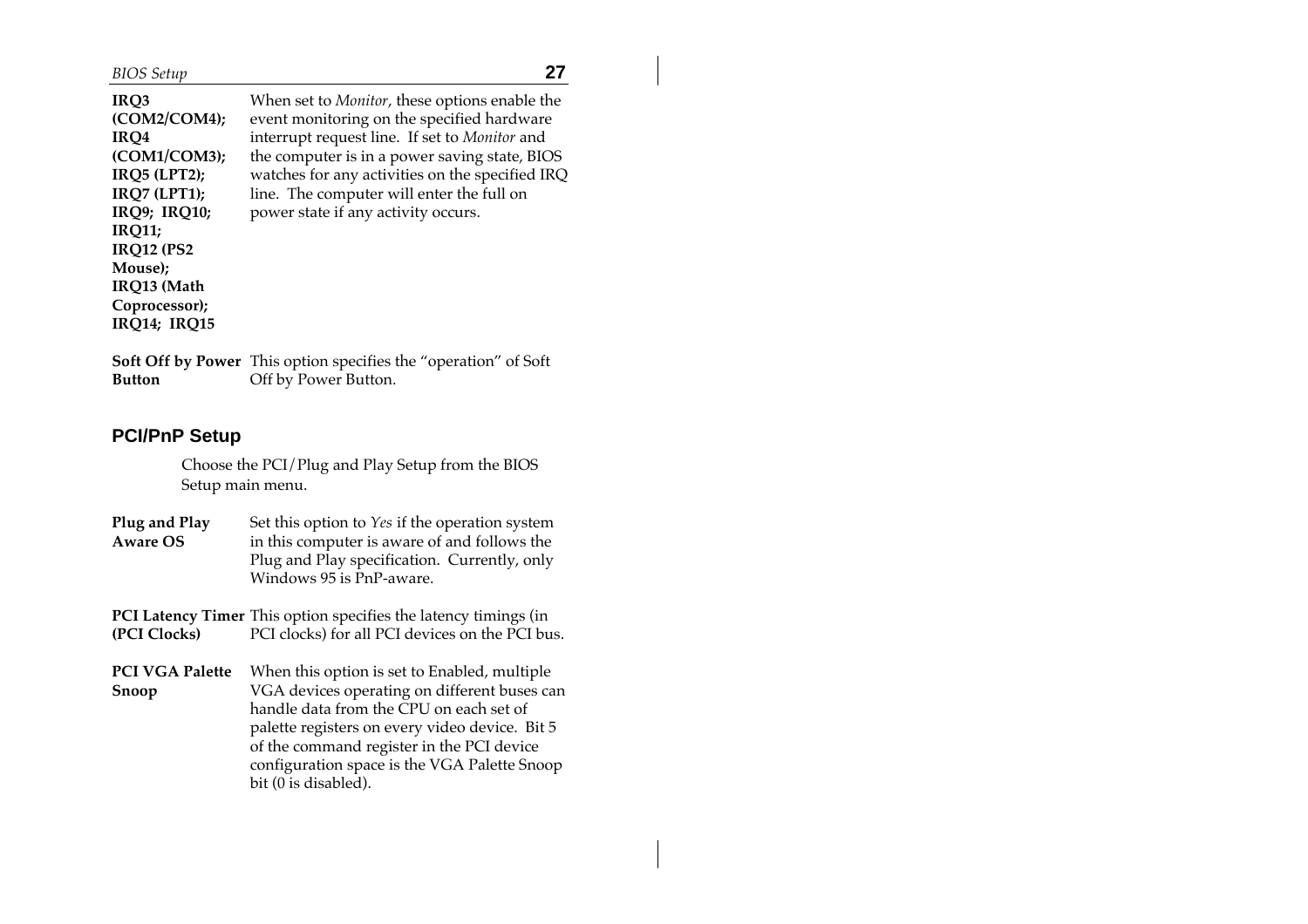**Offboard PCI IDE** This option specifies if an offboard PCI IDE **Card** controller adapter card is installed in the computer. You must specify the PCI expansion slot on the motherboard where the offboard PCI IDE controller is installed. If an offboard PCI IDE controller is used, the onboard IDE controller is automatically disabled. If an offboard PCI IDE controller adapter card is installed in the computer, you must also set the **Offboard PCI IDE Primary IRQ** and **Offboard PCI IDE Secondary IRQ** options.

**Offboard PCI IDE** These options specify the PCI interrupt used **Primary IRQ; Offboard PCI IDE** the offboard PCI IDE controller. **Secondary IRQ** by the Primary (or secondary) IDE channel on

|          |           | Assign IRQ to PCI Set this option to Enabled to assign IRQ to PCI |
|----------|-----------|-------------------------------------------------------------------|
| VGA Card | VGA Card. |                                                                   |
|          |           |                                                                   |

- **PCI Slot 1/2/3/4 IRQ Priority;** These options specify the priority IRQ to be used for any PCI devices installed in PCI expansion slots 1 through 4.
- **DMA Channel 0, 1, 3, 5, 6, 7** These options specify the bus that the specified DMA channel is used on.

**IRQ3, 4, 5, 7, 9, 10,** These options specify the bus that the

**11, 12, 14, 15** specified IRQ line is used on. These options allow you to reserve IRQs for legacy ISA adapter cards. However, IRQ12 option will be disappeared while PS/2 Mouse Support option in the Advanced CMOS Setup is set to *Enabled*.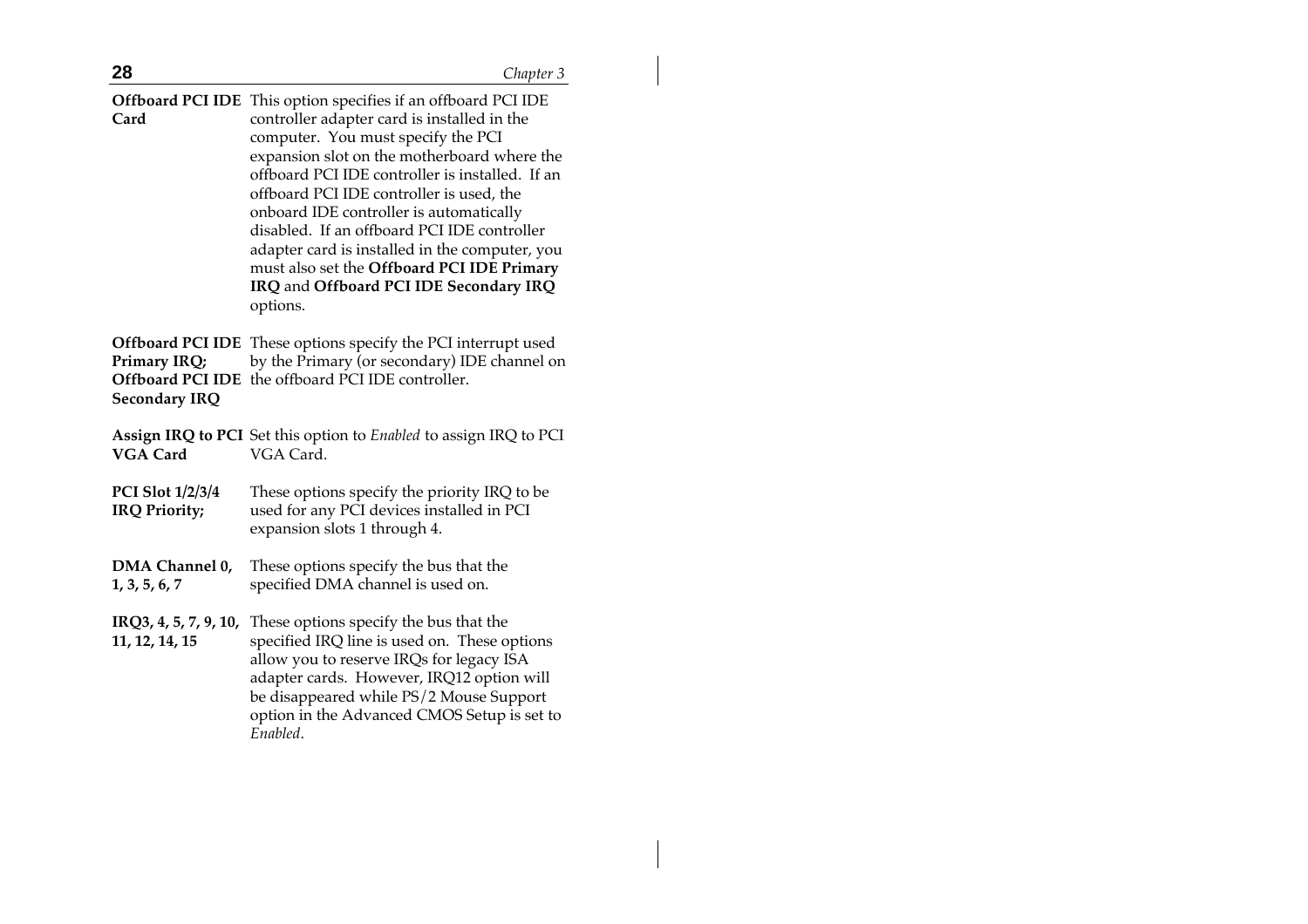*BIOS Setup* **29**

#### **Peripheral Setup**

Choose the Peripheral Setup from the BIOS Setup main menu.

| Onboard FDC             | This option enables the FDC (Floppy Drive<br>Controller) on the motherboard.                                                                                                                                                       |
|-------------------------|------------------------------------------------------------------------------------------------------------------------------------------------------------------------------------------------------------------------------------|
| <b>Serial Port1</b>     | This option specifies the base $I/O$ port<br>address of serial port 1.                                                                                                                                                             |
| <b>Serial Port2</b>     | This option specifies the base I/O port<br>address of serial port 2.                                                                                                                                                               |
| <b>Serial Port Mode</b> | This option specifies the serial port mode.<br>Normal: The normal serial port mode is<br>being used.<br>HPSIR/ASKIR: The serial port will be<br>redirected to support IR function<br>when this option is set to HPSIR or<br>ASKIR. |
| Port                    | <b>On-board Parallel</b> This option specifies the base $I/O$ port<br>address of the parallel port on the<br>motherboard.                                                                                                          |
|                         | Parallel Port Mode This option specifies the parallel port mode.<br>NT 1 171 111 111 1                                                                                                                                             |

Normal: The normal parallel port mode is used.

EPP: The parallel port can be used with devices that adhere to the Enhanced Parallel Port (EPP) specification. EPP uses the existing parallel port signals to provide asymmetric bi-directional data transfer driven by the host device.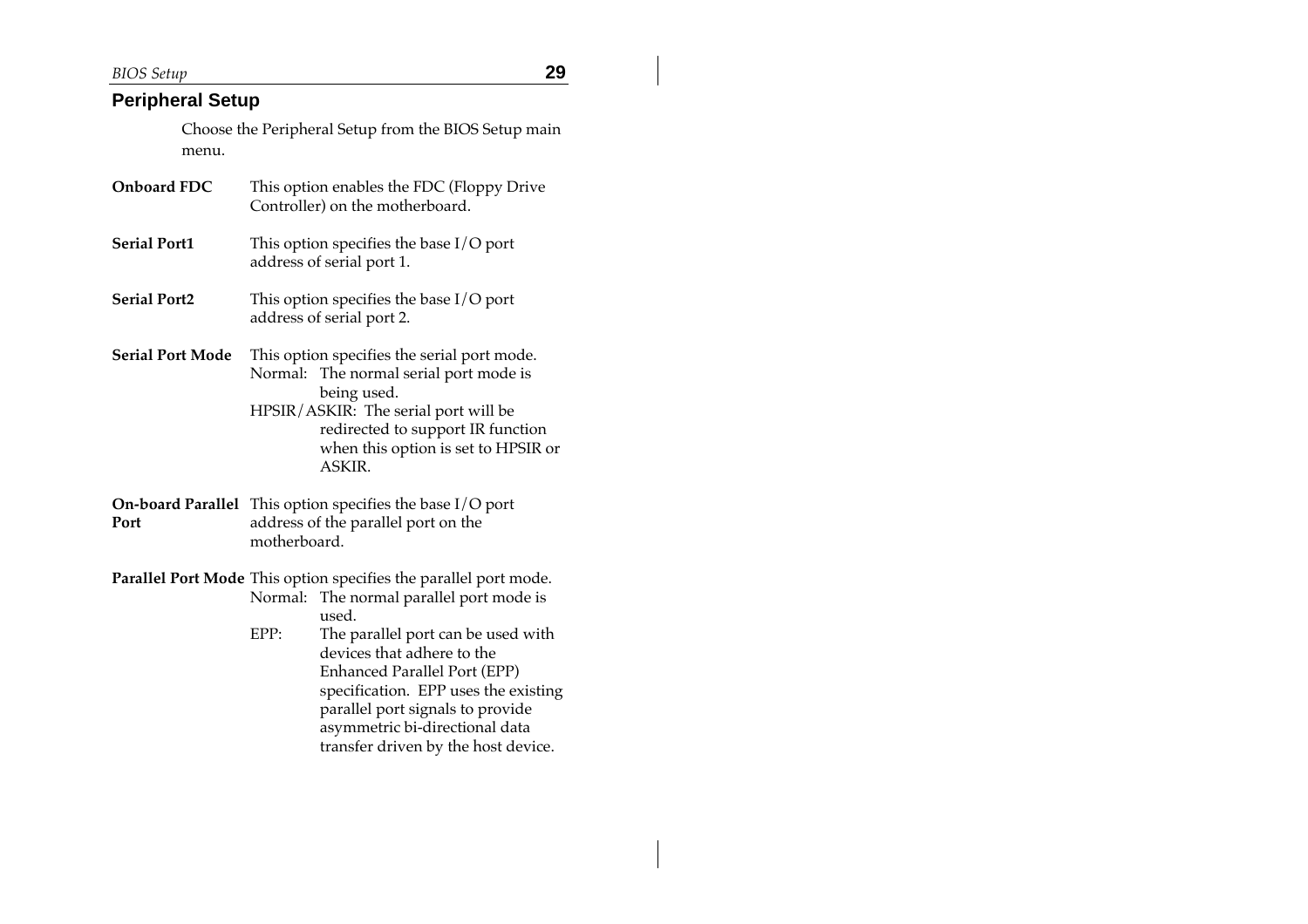| (Continued)                                                                             | Parallel Port Mode ECP: The parallel port can be used with<br>devices that adhere to the Extended<br>Capabilities Port (ECP)<br>specification. ECP uses the DMA<br>protocol to achieve data transfer<br>rates up to 2.5 MB per second. ECP<br>provides symmetric bidirectional<br>communication. |
|-----------------------------------------------------------------------------------------|--------------------------------------------------------------------------------------------------------------------------------------------------------------------------------------------------------------------------------------------------------------------------------------------------|
| Channel                                                                                 | Parallel Port DMA This option is only available if the setting of<br>the Parallel Port Mode option is ECP                                                                                                                                                                                        |
| Parallel Port IRQ                                                                       | This option specifies IRQ to parallel port.                                                                                                                                                                                                                                                      |
| Onboard PCI IDE                                                                         | This option specifies the channel used by the<br><b>IDE</b> controller on the motherboard.                                                                                                                                                                                                       |
| Primary Master/<br><b>Slave Prefetch:</b><br>Secondary Master/<br><b>Slave Prefetch</b> | These options are available if the setting of<br>the Onboard IDE is not set to Disabled.                                                                                                                                                                                                         |
| <b>Onboard Sound</b><br>Pro                                                             | Set this option to enable the Sound Pro<br>functions.                                                                                                                                                                                                                                            |

#### **Change User Password**

This item lets you configure the system password and that is required every time the system boots or an attempt is made to enter the Setup program .The password cannot be longer than six characters.

Note: Keep a record of your new password in a safe place. If you forget or lose the password, the only way to access the system is to discharge CMOS RAM by using jumper JP2.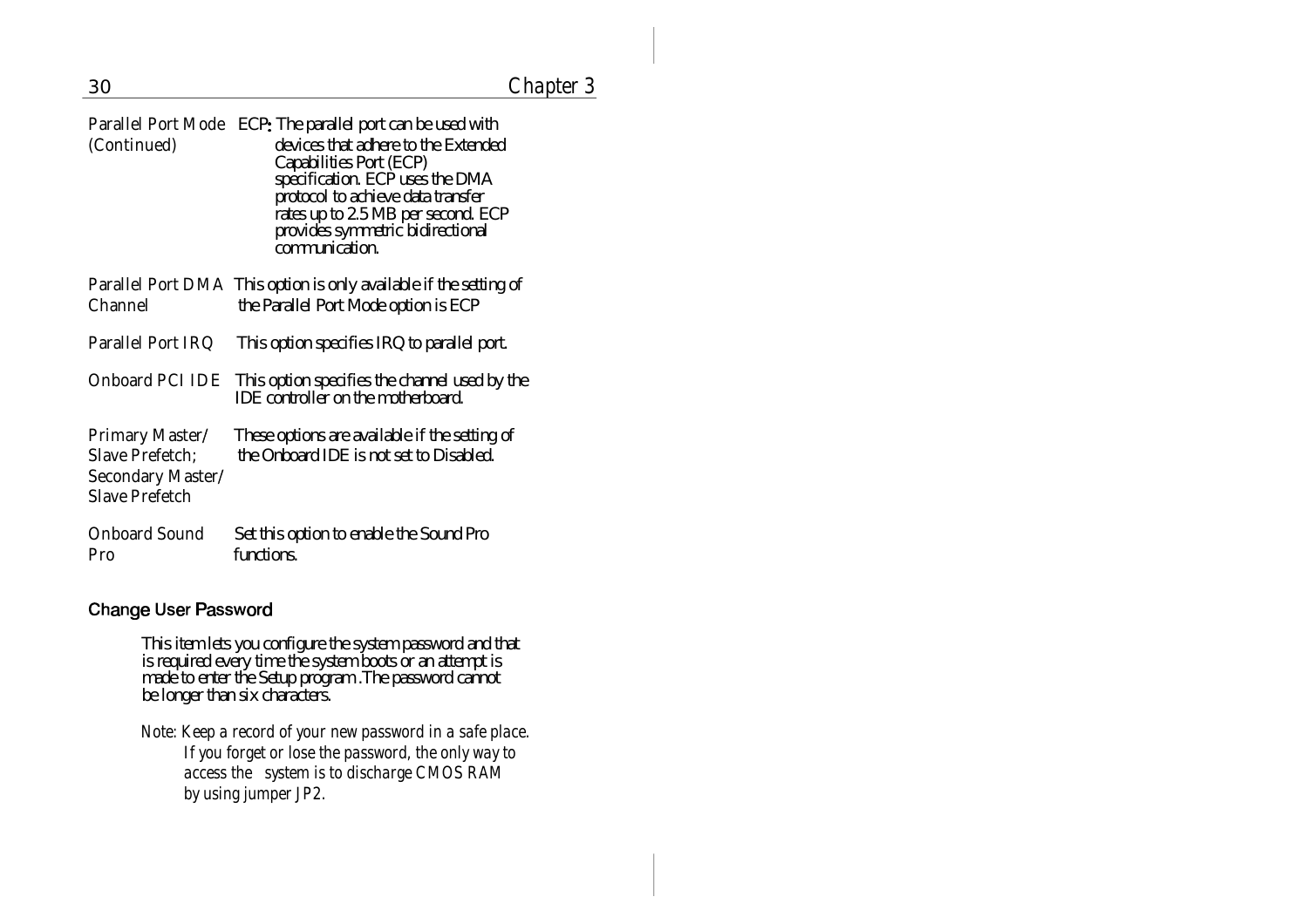#### **Auto-Detect Hard Disks**

If your system has an IDE hard drive, you can use this item to detect its parameters and automatically enter them into the Standard CMOS Setup. This item is set up to auto detect as many as four IDE devices.

#### **Save Settings and Exit**

Select this item to save the values modified during the current session and then exit the BIOS setup program.

#### **Exit Without Saving**

Select this item to exit the BIOS setup program without saving the values modified during the current session.